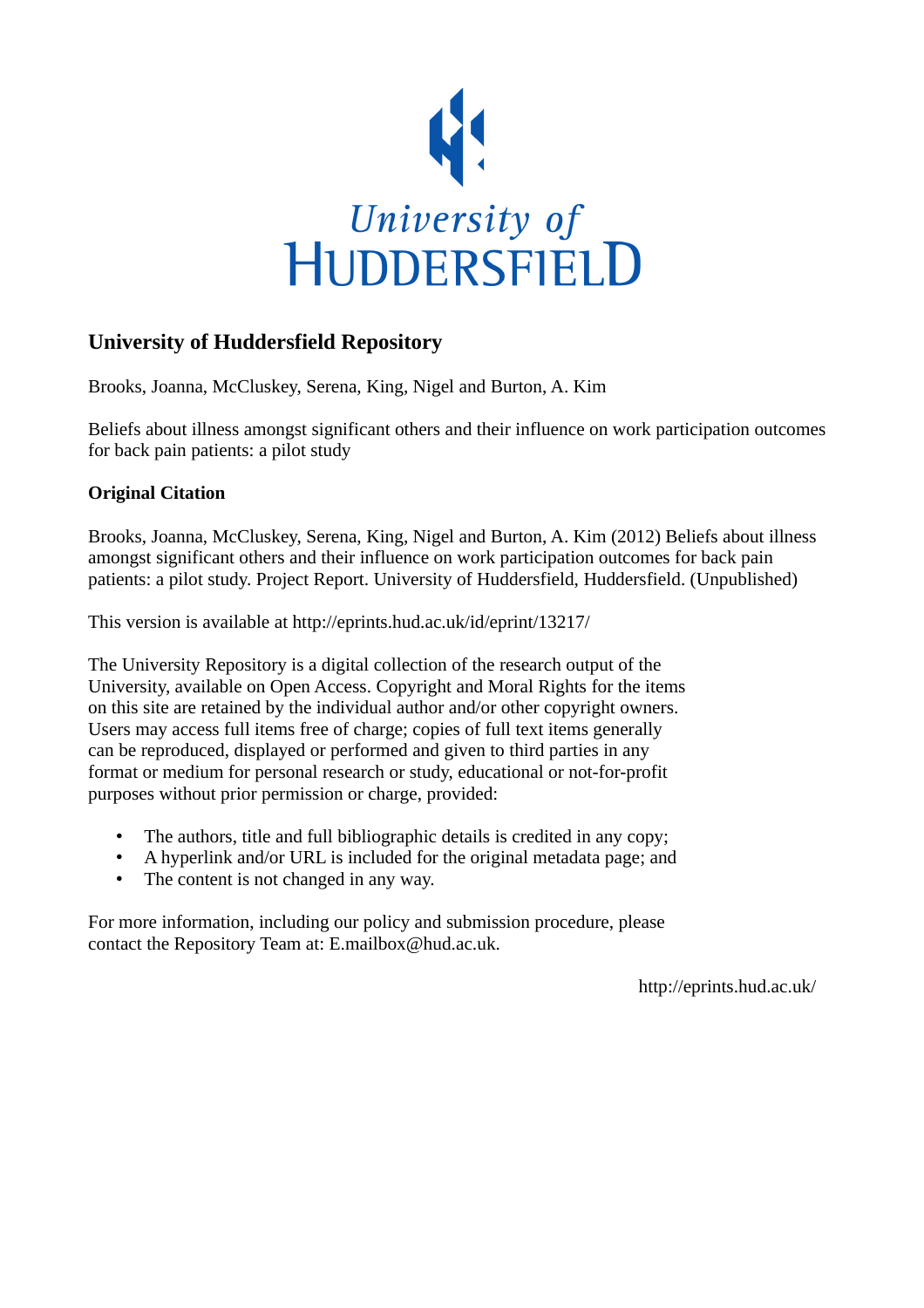

# **Beliefs about illness amongst significant others and their influence on work participation outcomes for back pain patients: a pilot study**

**Dr Joanna Brooks<sup>1</sup> , Dr Serena McCluskey<sup>2</sup> , Professor Nigel King<sup>1</sup> , Professor Kim Burton <sup>2</sup>**

> **1 Centre for Applied Psychological Research 2 Centre for Health and Social Care Research**

> > **Final Report March 2012**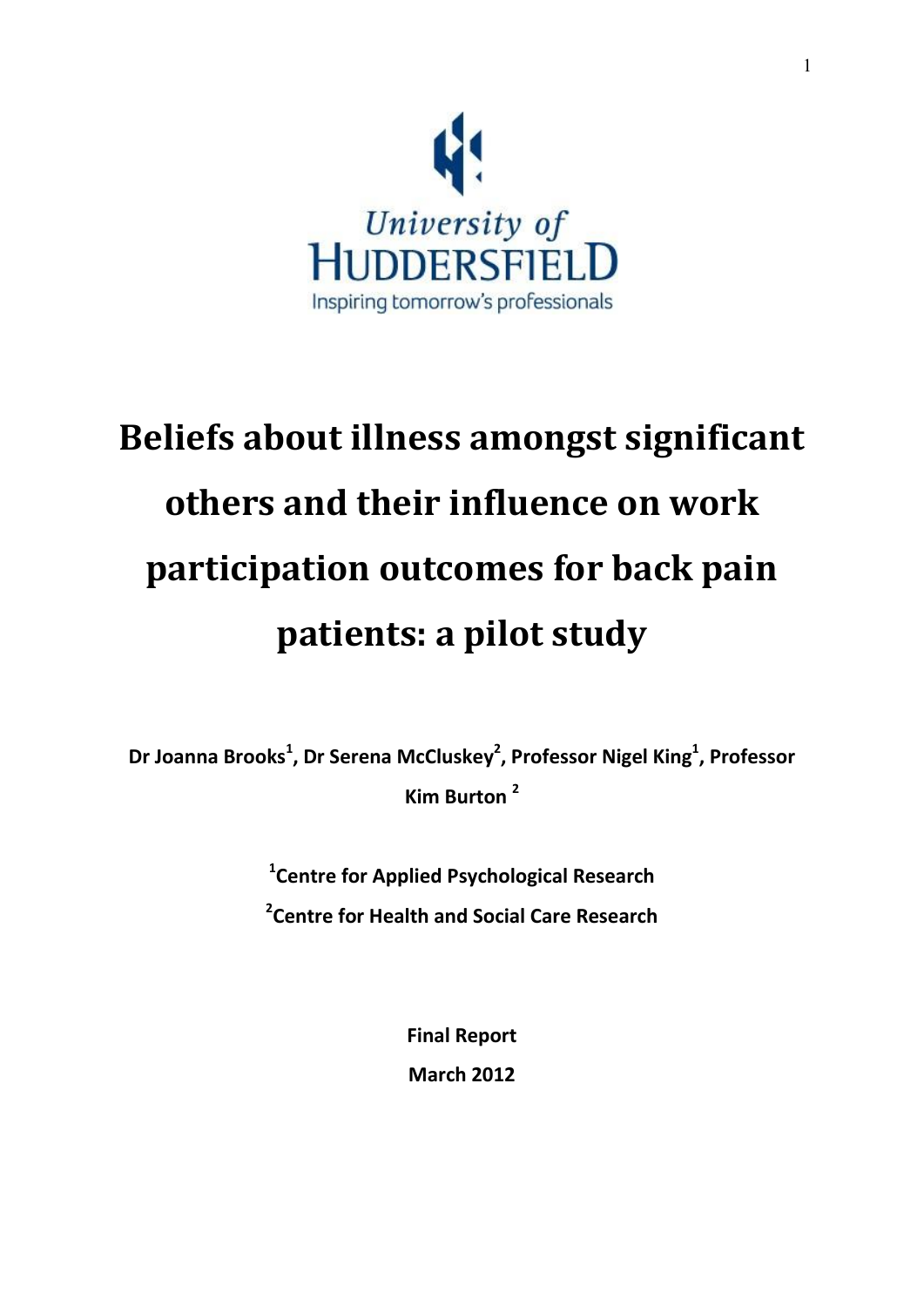## **Acknowledgements**

We would like to thank the Bupa Foundation who supported this work with a research grant through their Phillip Poole Wilson Seed Corn Fund scheme. We are grateful to Dr Dimple Vyas for her assistance with patient recruitment and we acknowledge the support of the National Institute for Health Research, through the Comprehensive Clinical Research Network.

Finally, very grateful thanks are due to the study participants who so generously gave their time.

## **The research team**

Dr Joanna Brooks (Principal Investigator) Research Fellow Centre for Applied Psychological Research (HHR3/01) University of Huddersfield **Queensgate** Huddersfield HD1 3DH [j.m.brooks@hud.ac.uk](mailto:j.m.brooks@hud.ac.uk)

Dr Serena McCluskey Senior Research Fellow Centre for Health & Social Care Research University of Huddersfield

Professor Nigel King Professor in Applied Psychology Centre for Applied Psychological Research University of Huddersfield

Professor Kim Burton Clinical Scientist Centre for Health & Social Care Research University of Huddersfield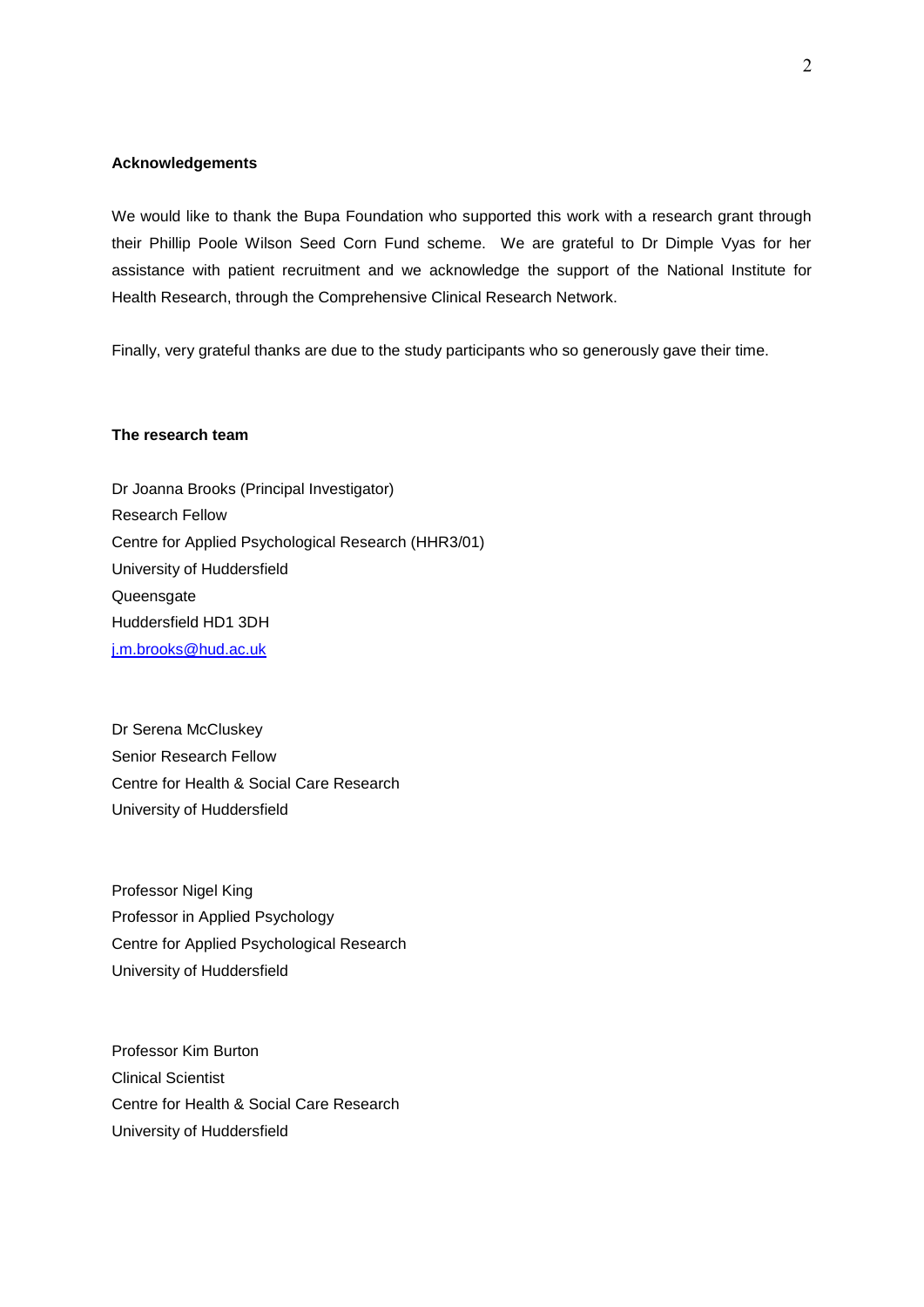## **Executive summary**

#### **Background**

Although there is now a focus on the positive, health-enhancing aspects of work and activity (Waddell & Burton, 2006), it is also acknowledged that there are a wide range of psychosocial factors that act as obstacles to recovery and work participation which require a more in-depth understanding (Nicholas, 2010). People with persisting low back pain (and other illnesses) who are receiving benefits because they cannot work are now being encouraged and helped to return to employment, in line with the UK government's welfare reform agenda. Individual and social influences involved in the everyday life experiences of beneficiaries with persisting low back pain which may act as obstacles to recovery and work participation. However, there is little understanding of these influences. In this exploratory study, we used qualitative methods to facilitate an in-depth examination of the illness beliefs of those close to back pain patients (their 'significant others'), considering how these might influence both patients' own beliefs about their condition and work participation.

## **Methods**

In-depth interviews were conducted with nine patients reporting non-specific low back pain of more than three months duration and their significant others (closest adult family member) ( $n = 18$ ). The self-regulatory model (SRM) (Leventhal et al., 1984) was used as a guide to organise the interview schedule and interview transcripts were analysed using template analysis (e.g. King, 2004). Analysis focused on the significant other interview data and we sought to identify themes which demonstrated clear contrasts between dyads in which the patient had or had not remained in employment.

## **Findings**

Three overarching themes are presented and discussed: (1) the extent of impact on patient activity (including employment); (2) treatment expectations; (3) patient identity. Overall, the significant others of patients who were out of work due to their back problem tended to emphasise the extreme consequences of the patient's back pain on every aspect of their lives. They described the back pain as preventing the patient from doing things, even though closer analysis of the detail suggested that in fact the patient was able to undertake everyday activities, albeit at a lower functioning level than prior to symptom onset. Significant others of patients who remained in employment focused instead on what the patient could still do. In terms of treatment expectations, significant others of out of work patients appeared to believe that their relatives needed to be pain-free in order to resume participation in normal life, and equated only complete removal of pain with treatment success. In contrast, significant others in the employed sample tended to talk in terms of 'management' rather than 'cure', and were more accepting of the possibility that options available to manage pain were unlikely to provide complete relief of the patient's pain symptoms. These attitudes were further reflected in participants' beliefs about patient identity: significant others of employed patients described their relative in heroic terms; significant others of out of work patients described the patient as disabled and a blameless victim.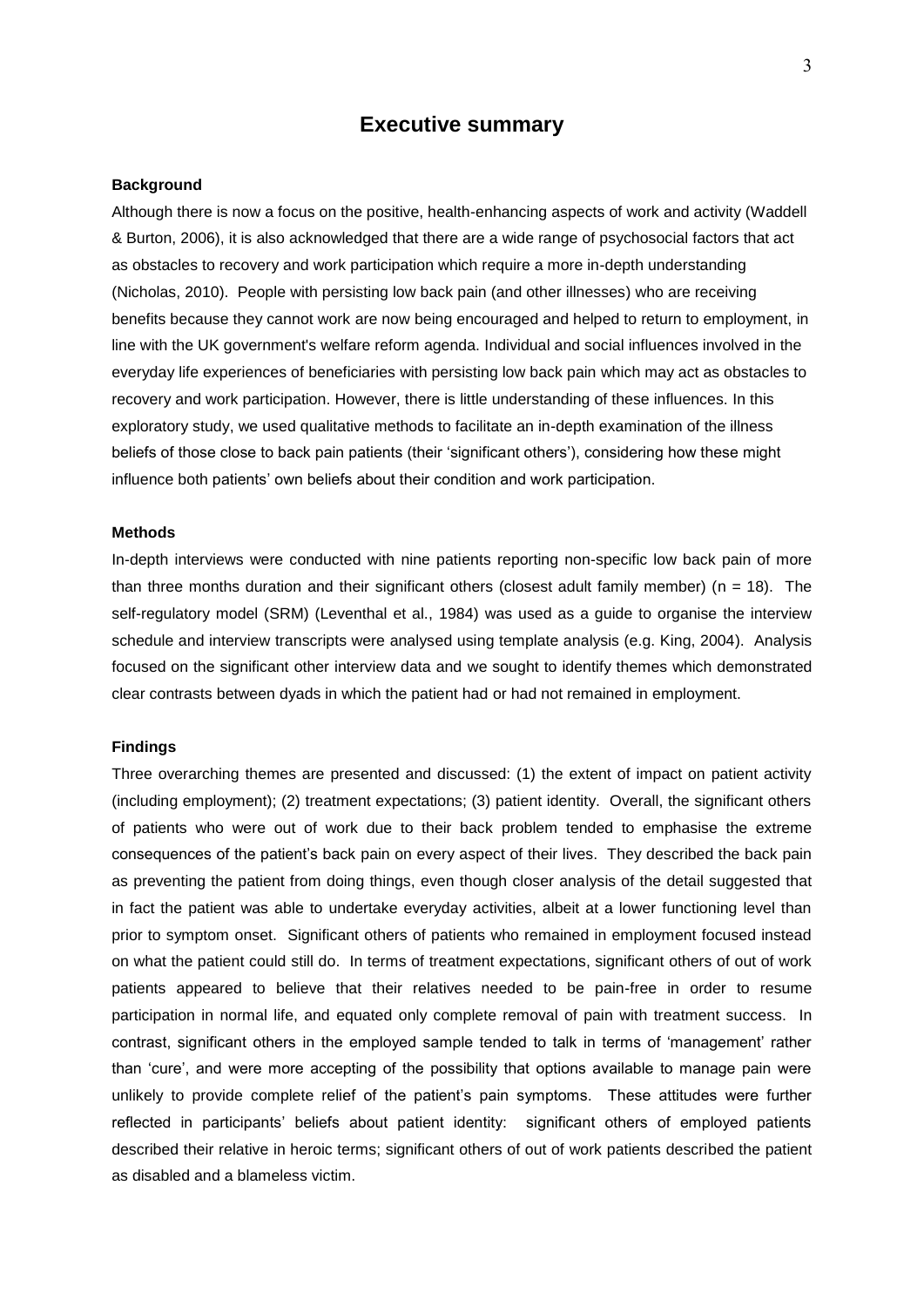## **Discussion**

Previous studies have shown that the impact of musculoskeletal pain and disability is greatest among socially disadvantaged populations, and among those with low education levels, and that low income and low educational attainment are the socioeconomic variables most consistently found to be associated with higher prevalence and severity of musculoskeletal problems (Carr & Klaber Moffett, 2005). The present study also suggests that socio-economic status has an important role to play in work participation outcomes. In this study, those who had remained in employment had higher status jobs and were more able to negotiate necessary flexibility and role adaptations to enable them to continue in work despite their pain. The role of good existing relationships, particularly with line managers in this context, was apparent.

In terms of treatment expectations, significant others in the employed sample were more accepting when medical professionals were perceived as unable to provide answers in terms of a full explanation of the problem, or to provide a curative treatment. In contrast, significant others of those patients who were out of work were dissatisfied with treatment and sceptical of healthcare providers because patients were still experiencing pain, ultimately equating their relative's recovery with being 'cured'. Expectations about treatment have been proposed to be one of the major influences on outcome for patients with chronic low back pain, and the results from this study suggest that the treatment expectations held by significant others could further reinforce patient expectations, acting as wider psychosocial obstacles to recovery.

There was a notable difference in the way that the two samples described how the patient's back problem had impacted on both the patient's identity and on their activities. The significant others of working patients tended to emphasise what the patient could do despite their back pain and attributed this to the patient's admirable personal characteristics, describing them as heroic and stoical. In contrast, the significant others of non-working patients emphasised the extent to which the back pain prevented the patient doing things and descriptions of patient identity focused on them as a victim, anticipating and rebuffing potential accusations of personal responsibility and blame.

Undertaken as it was in the context of changes to the welfare system in the United Kingdom, this work has potential implications for understanding how patients and their families may respond to the changes, and how that may impact on work participation outcomes. Our findings suggest that, if left to their own devices, there may be a danger that patients who feel that there are insurmountable obstacles to a return to their previous employment and who believe themselves to face socio-cultural scepticism about their condition, along with widespread ill-feeling towards the unemployed, may become entrenched in a position whereby it becomes all the more important to be seen as completely disabled, thus limiting their activity and their chances of any return to work. We discuss current reports and policy initiatives which recommend a focus on what patients can do, rather than what they cannot and note that our results support these initiatives. In addition, our findings, although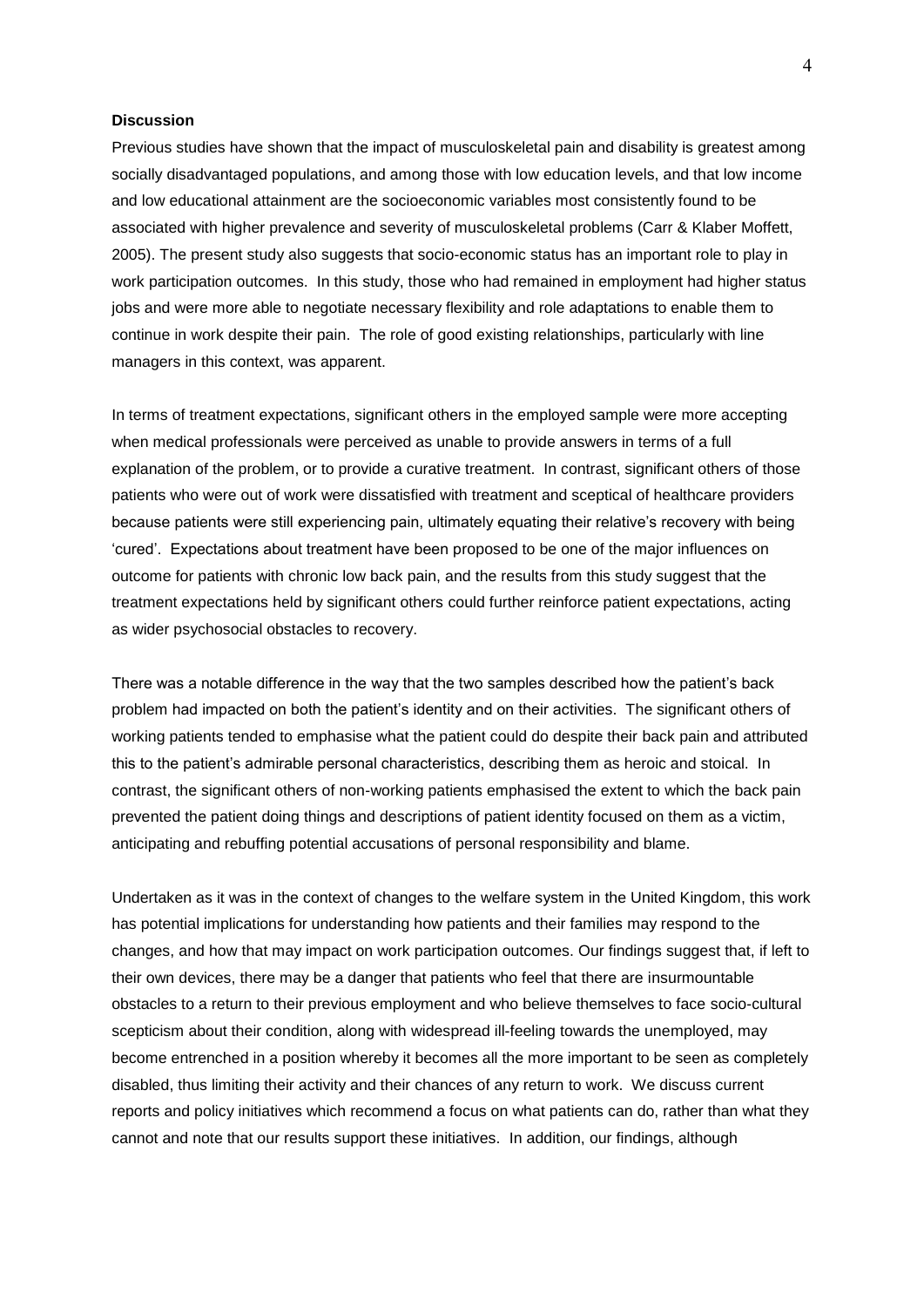preliminary and exploratory, emphasise the importance of taking social and environmental factors into account and we suggest that significant others may have an important role to play in this context.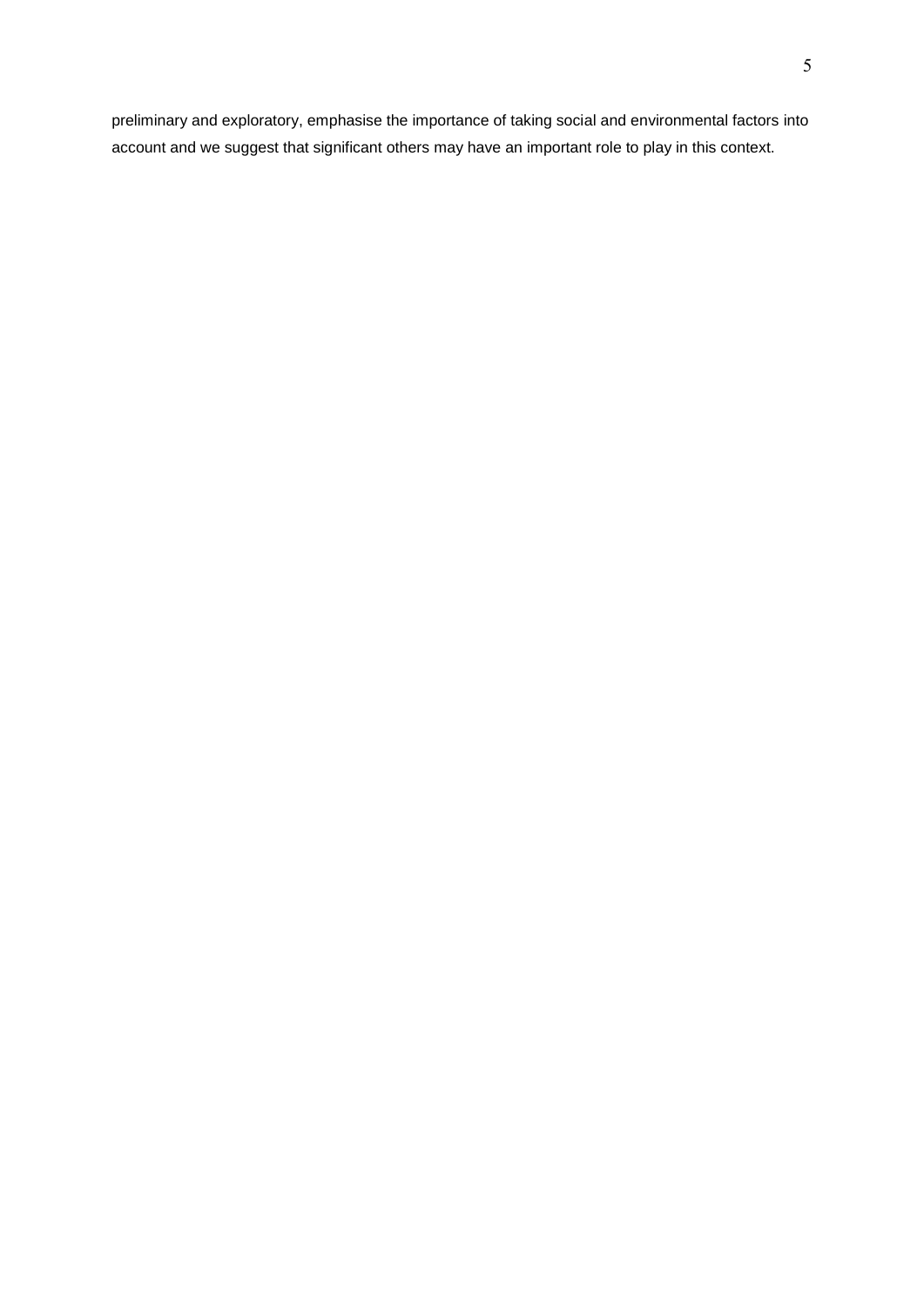# **Contents**

| <b>Acknowledgements</b>              |         |  |  |  |
|--------------------------------------|---------|--|--|--|
| <b>Executive Summary</b>             |         |  |  |  |
| <b>Introduction</b>                  |         |  |  |  |
| <b>Methods</b>                       |         |  |  |  |
| Sampling                             | page 10 |  |  |  |
| Procedure and interview              | page 11 |  |  |  |
| Analysis                             | page 11 |  |  |  |
| <b>Findings</b>                      |         |  |  |  |
| Table 1: Participant Details         | page 13 |  |  |  |
| Extent of impact on patient activity | page 14 |  |  |  |
| <b>Treatment expectations</b>        | page 19 |  |  |  |
| Patient identity                     | page 22 |  |  |  |
| <b>Discussion</b>                    | page 25 |  |  |  |
| <b>Study limitations</b>             |         |  |  |  |
| Appendix A: final analysis template  |         |  |  |  |
| <b>References</b>                    | page 32 |  |  |  |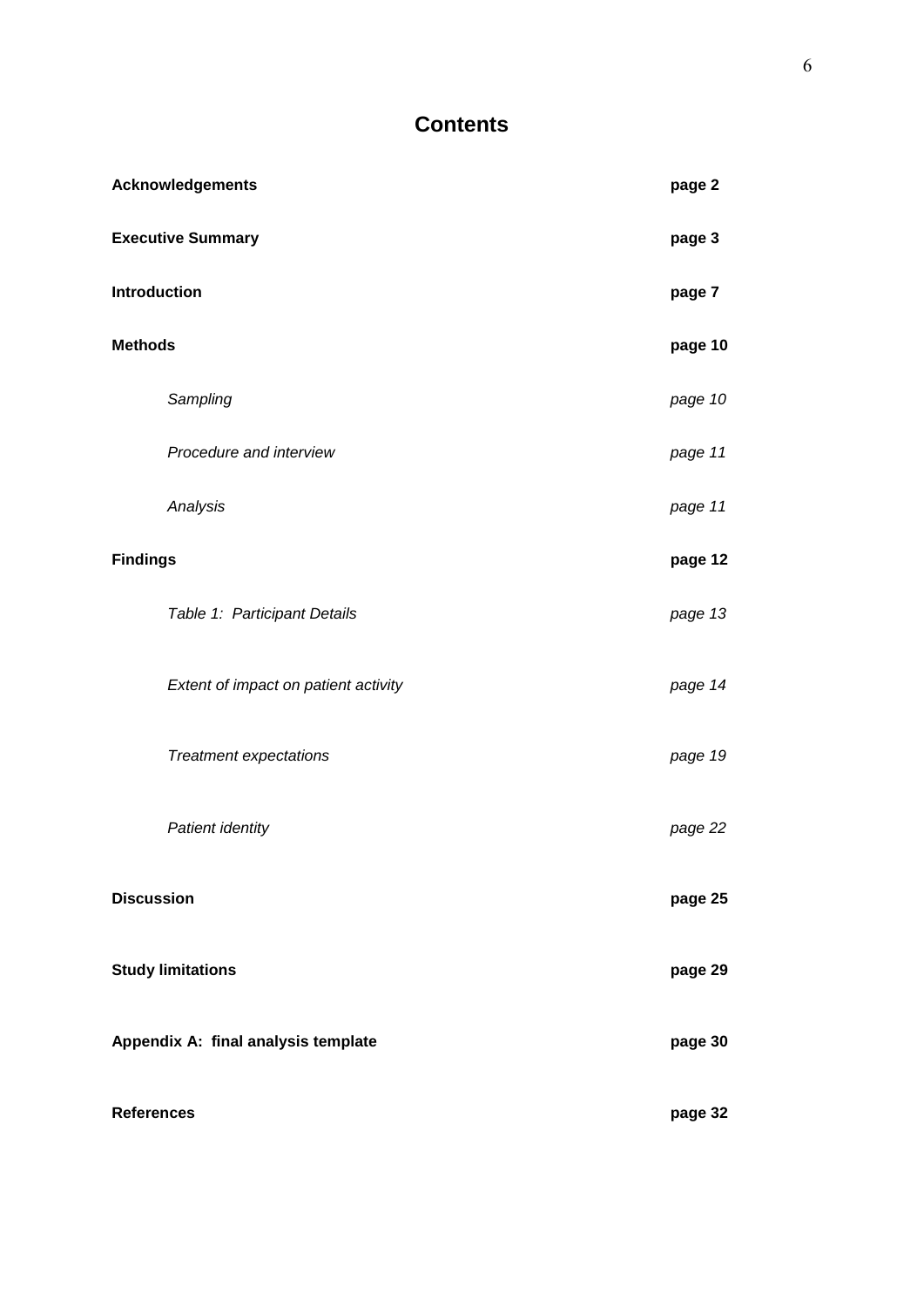## **Introduction**

Back pain is a leading cause of disability in the United Kingdom, especially in adults of working age (Palmer et al., 2000). The recovery rate after twelve weeks of low back pain is likely to be slow and uncertain – fewer than half those individuals disabled for longer than six months return to work, and after two years absence from work, the return-to-work rate is close to zero (Spitzer, 1987). The National Health Service spends more than £1 billion per year on back pain related costs (Maniadakis & Gray, 2000) but the indirect costs of reduced work capacity due to chronic back pain far outweigh direct medical costs (Phillips et al., 2008) and chronic back pain accounts for around 20 per cent of claims for long-term state benefit (Health and Safety Executive, 2007). Clinical guidelines for the management of back pain emphasise the importance of remaining active (Van Tulder, Becker et al., 2006) and vocational rehabilitation research suggests that remaining in work, or returning to work as soon as possible is better for patients and limits the potential negative social, psychological and physical effects of long-term sickness absence (Waddell & Burton, 2006; Waddell et al., 2008).

Although research has demonstrated the positive, health-enhancing aspects of work and activity (Kendall & Burton, 2009), it is also acknowledged that there are a wide range of psychosocial factors that act as obstacles to recovery and work participation (Nicholas, 2010). The list of psychosocial risk factors for long-term disability and incapacity for work as a result of back pain is extensive, and includes: psychological distress, fear-avoidance, catastrophising, pain behaviour and beliefs, job dissatisfaction, and social support in the workplace (Shaw et al., 2002; Schultz et al., 2004; Bartys et al., 2005; Griffiths et al., 2006; Niedhammer et al., 2008; Kendall et al., 2009). It has been established that early intervention is a vital element in reducing long term incapacity in the context of back pain (Waddell & Burton, 2005) and psychological factors are thought to play an important role in the transition to chronicity in low back pain (Pincus et al., 2002). Biopsychosocial models of pain suggest that somatic, psychological and environmental/ social factors all play a significant role in the experience of chronic pain and its impact on individuals. However, although biopsychosocial models of pain are widely accepted by both researchers and clinicians working with back pain patients, much of the literature addressing psychosocial factors is 'fuzzy' (Blyth et al., 2010), and a comprehensive picture of the role of psychosocial factors in low back pain is presently lacking (Foster et al., 2010). Blyth et al. (2007) suggest that current models may be too broad and require better articulation and conceptual development

One model that has been established as a useful framework through which to explore beliefs about illness (e.g. Heijmans, 1998; Moss-Morris, 2005; Clements et al., 1997) is the self-regulatory model of health and illness (SRM) (Leventhal et al., 1980; Leventhal et al., 1984). The SRM conceptualises individuals as having internal common-sense models about illness and health threats incorporating five core dimensions: (i) illness identity (including symptoms and label); (ii) perceived cause; (iii) expectations about timeline; (iv) consequences of the illness; (v) beliefs about curability and control. There is an emerging body of research indicating that illness perceptions are important influences on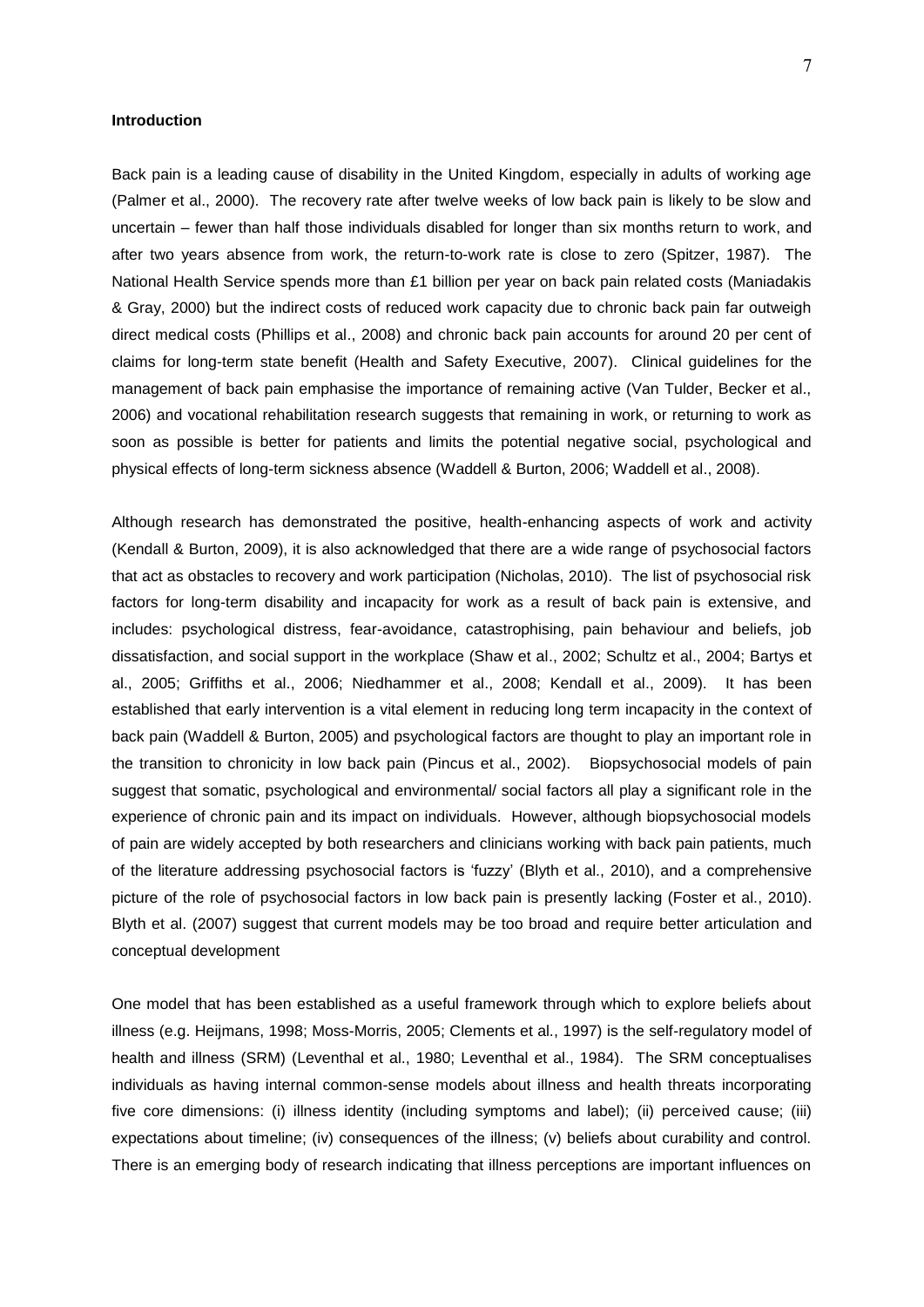outcome in back pain (Foster et al., 2008; Foster et al., 2010; Nicholas, 2010). These studies have concentrated on the illness perceptions of individual patients, yet little research of this nature has been conducted with the 'significant others' (spouse/partner/close family member) of those with chronic low back pain. Consideration of significant others' may be particularly illuminating in helping to understand the wider psychosocial obstacles to recovery and illness outcomes (McCluskey et al., 2011a; 2011b).

The illness perceptions of significant others have been shown to have an impact on clinical management in a number of health conditions (e.g. Searle et al., 2007). The potential for a mediating influence of significant others in low back pain is supported by the biopsychosocial model, which suggests that pain behaviour demonstrated by an individual at any point in time is a product of their beliefs, and may in turn be influenced by the social environment in which it takes place (Main & Waddell, 1998). It has already been demonstrated that significant others are salient sources of discriminative cues, punishment or reinforcement for pain behaviours (Boothby et al., 2004; Leonard et al., 2006; Stroud et al., 2006), and that spousal pain beliefs about disability, treatment control and medication are significantly correlated with partners' pain severity and other indicators of pain adjustment (Cano et al., 2009). Several studies report the benefit of social support in chronic pain (Waxman et al., 2008). It has been documented that patients have expressed anxiety about how their pain affects other family members (De Souza & Frank, 2011), and that the inclusion of the family in pain treatment may be beneficial to the patient (Keefe et al, 2004; Cano & Leonard, 2006). It has also been reported that significant others shoulder the burden of care for individuals with chronic low back pain and are key to their recovery (Miller & Timson, 2004)**.** Thus, the lived experience of persisting low back pain has ramifications that appear to reach into work and social relationships, and it seems likely that the illness perceptions of significant others may impact on and influence individual pain outcomes, but this remains largely unexplored.

There has recently been a call in the literature for more qualitative research to provide further insight into the belief systems of individuals who experience low back pain in order to better understand psychosocial obstacles to recovery and work participation (Wynn & Money, 2009). Although it is now widely accepted that psychosocial factors are important contributors both to the propensity of, and to the consequences of back pain (e.g. sickness absence and incapacity for work (Waddell & Aylward, 2010; Wynne-Jones & Main, 2010)), to date, research aimed at exploring the influence of these issues has been largely quantitative and lacking an individual view-point. This imbalance has implications for the management of back pain and prevention of disability, as there is evidence to suggest that standardised patient-report instruments which aim to measure the effect of psychological and social factors on outcome do not align well with individuals' experiences of recovery from back pain or treatment (e.g. Ong et al., 2006). Discrepancies have also been reported between narrative accounts of patients' pain experiences and scores on standardised pain and disability measures (DeSouza et al., 2007). Qualitative research may offer an especially useful insight into these issues as it is concerned with understanding the meanings that people attach to their actions, and attempts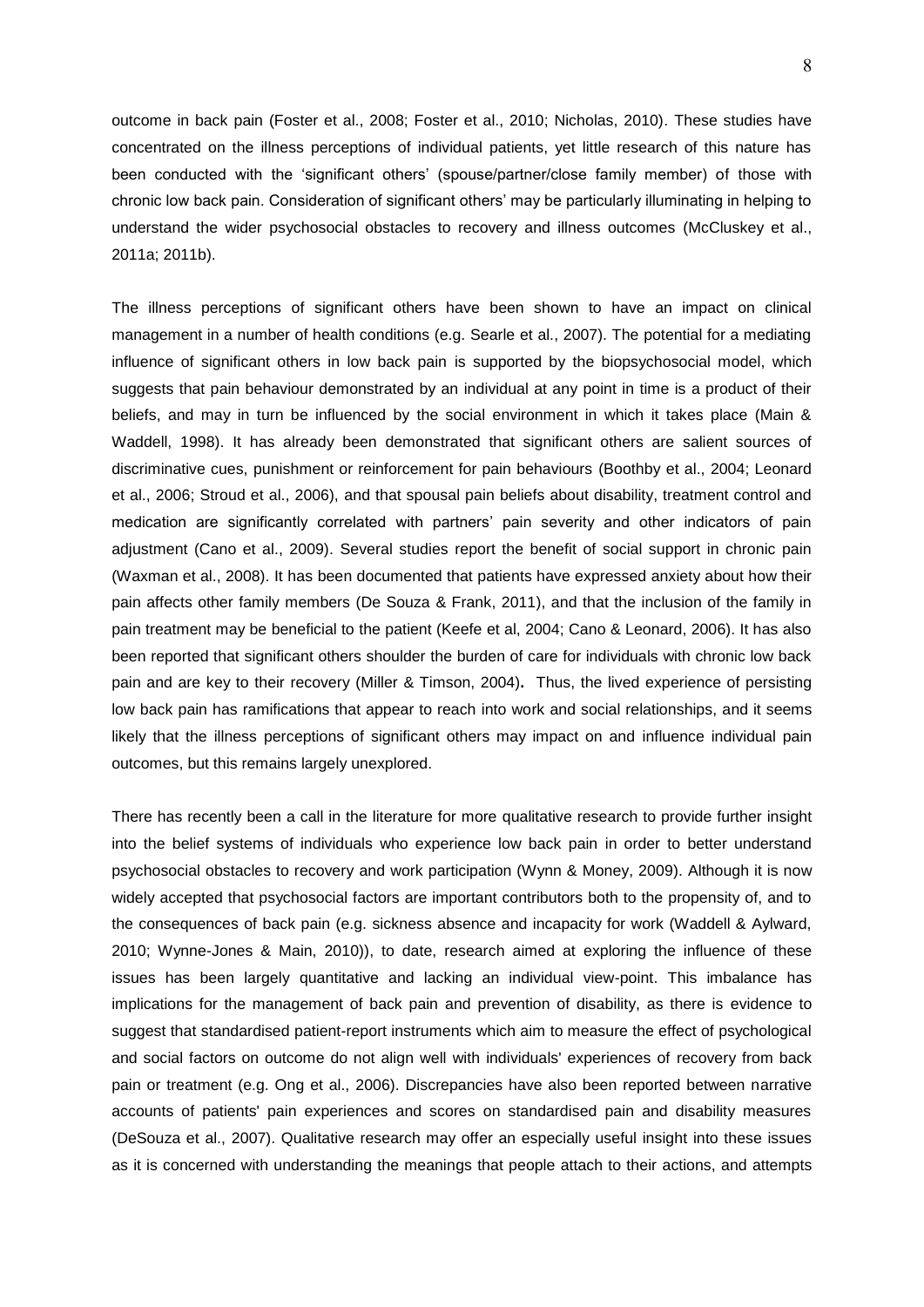to understand the ways in which people make sense of and interpret the world around them. The inclusion of a qualitative element to back pain research aimed at extracting hypotheses direct from patients themselves may help to establish where further support and help may be given, under what circumstances and for whom (Carr & Klaber Moffett, 2005).

Identifying the influences on recovery and work participation from significant others along the temporal spectrum of low back pain is a unique and promising area of research. Whilst there is good evidence that active self-management of persisting health conditions can improve clinical outcomes, it is established that self-management requires a whole system approach to be effective (The Health Foundation, 2008). It is also known from other conditions that when patients and their doctors share an explanatory model, patients are more likely to engage with treatment recommendations and to be more satisfied with their treatment (e.g. Chew-Graham et al., 2011). A more in-depth understanding of the social and contextual influences involved in low back pain is clearly important in designing appropriate and acceptable treatment interventions but, as yet, our knowledge of these factors is incomplete. A qualitative exploration of the illness perceptions of those experiencing disabling back pain involving significant others may offer an especially useful insight into the issues involved. Whilst other studies have investigated the link between others' responses and outcomes in chronic pain populations, few studies of this nature tend to focus on return to work specifically.

In 2010, this research team undertook a pilot study exploring the illness perceptions of incapacity benefit/employment support allowance claimants and those of their significant others (McCluskey et al., 2011a; 2011b). The results revealed how others and wider social circumstances might be contributing both to the propensity of persistent back pain and to its consequences. However, this previous study comprised only of those individuals who had become incapacitated for work. In the present study, we collected data from both those who had remained at work *and* those who had become incapacitated due to their back pain to allow for a preliminary comparison between these two groups in order that potentially important variables differentiating them might be identified.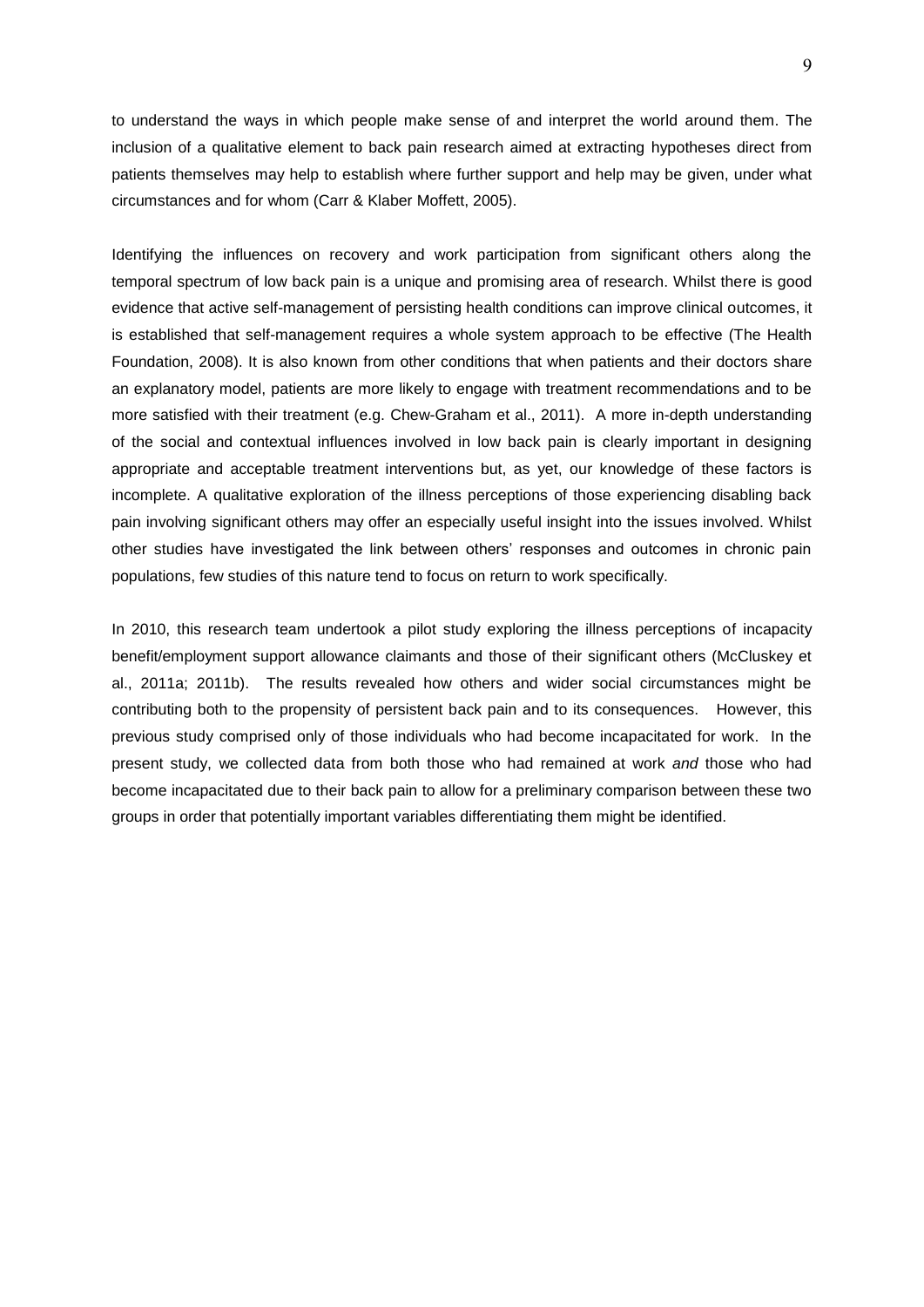## **Methods**

#### *Sampling*

Research ethical approval for the study was sought and obtained from the relevant Health Authority and University Ethics Committees. Participants were a convenience sample (n=9) of patients with persisting low back pain (and their significant others) attending a pain management programme at Huddersfield Royal Infirmary, West Yorkshire. The total participant sample size was thus eighteen.

Patients attending the pain management programme and reporting non-specific low back pain of at least twelve weeks duration were eligible for inclusion. Five patients were still in employment despite their back pain; four were not working and attributed this to their back pain. Recruitment of participants was facilitated by the hospital consultant running the clinic. Patients attending programme were given an information sheet by the consultant informing them that the purpose of the study was to look at how living with a patient with back pain might impact on families and to see in turn what impact the family might have on the patient. If patients were interested in participating and were prepared to nominate their closest adult family member (their 'significant other') to participate with them in the study, they were asked if they were willing to be contacted without any obligation on their part, by the first author. Contact details were passed to the first author, who spoke to both patients and significant others by telephone to ascertain their willingness to be interviewed. All participants gave written informed consent prior to participation. All names have been changed and any identifying information removed from quotes to protect participants' anonymity.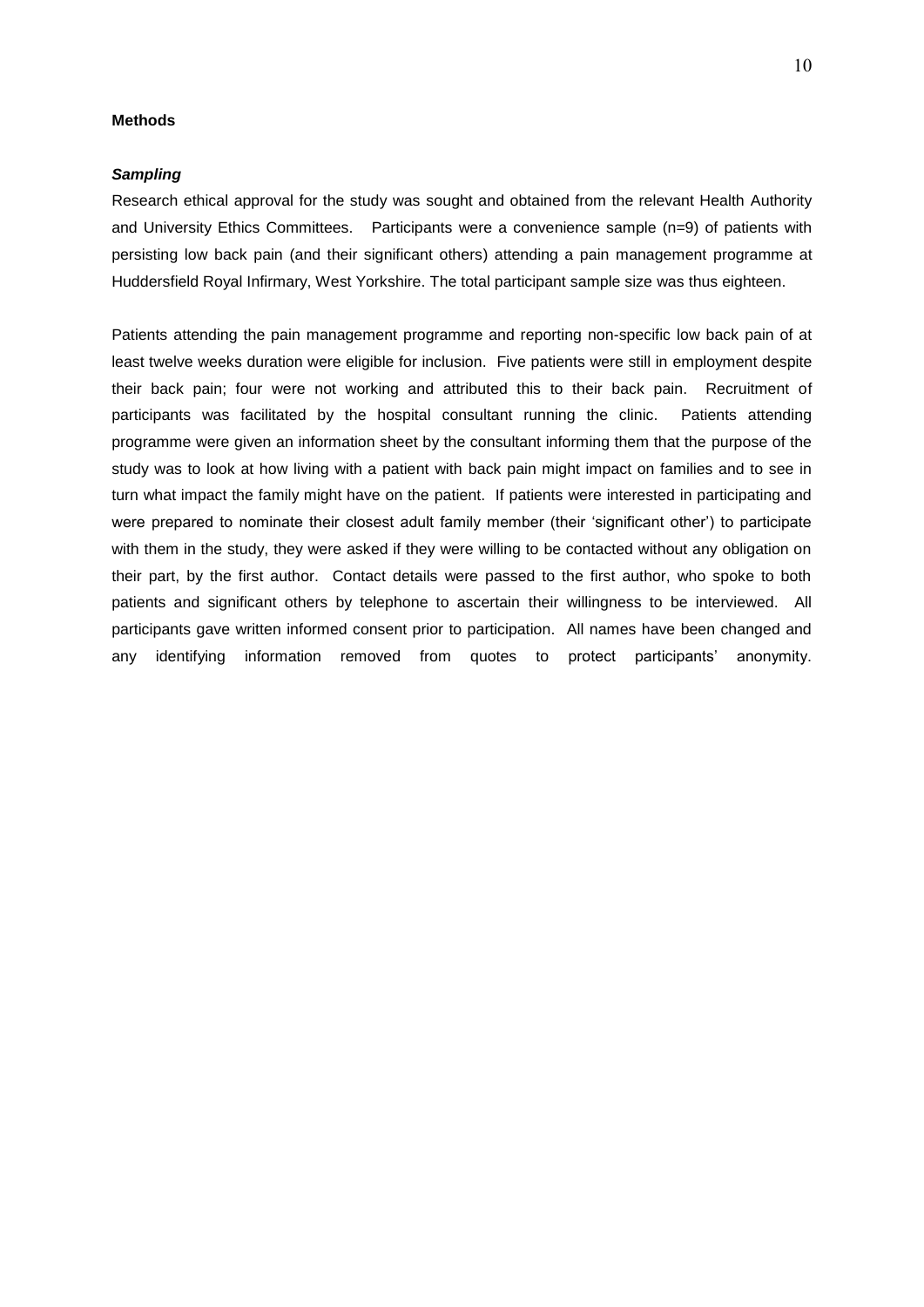## *Procedure and interview*

The first and second authors (JB and SM) interviewed most participants separately in their own homes. One significant other was interviewed in a private room at the University of Huddersfield as this was more convenient for him and one participant was interviewed by the third author (NK). No information obtained in the interviews was shared with the other party in the dyad. Leventhal's selfregulatory model (SRM) (Leventhal et al., 1980; Leventhal et al., 1984) was used a guide to construct semi-structured interview schedules. The following areas were covered in each interview: (1) history of the illness ('perceived causality' dimension of the SRM); (2) perceptions of identity of the illness and current status of the illness, including symptoms ('illness identity' dimension); (3) illness management ('beliefs about curability and control' dimension); (4) timeline of the illness ('expectations about timeline' dimension); (5) impact of the illness on the lives of both patient and spouse ('consequences of the illness' dimension). The interview schedule was flexible and allowed participants to raise topics as they wished, assisting in the establishment and maintenance of rapport. Questions were open-ended and non-directive, and were modified to be posed to the patient or their spouse as appropriate. Interviews lasted for between forty-five and eighty minutes. They were taped with the permission of participants and transcribed verbatim.

## *Analysis*

All interviews were analysed using the template analysis style of thematic analysis (King, 2004, 2012). In this, themes are organised in hierarchical clusters, with the broader in scope encompassing the more specific. An advantage of template analysis as compared to many other methods of qualitative data analysis in applied research settings is that template analysis allows themes (known as 'a priori themes') to be provisionally identified from the onset of coding, usually because the research project has started with the assumption that certain aspects of the phenomena under investigation should be focused on. In this project, given our focus from the outset on the SRM to conceptualise beliefs about the back pain condition under investigation, we used dimensions from the SRM to organise our template in the first instance. In addition to these themes, two additional main themes emerged through analysis of the data as important: 'patient identity' and 'impact on and of significant others'. The final template is presented in Appendix A.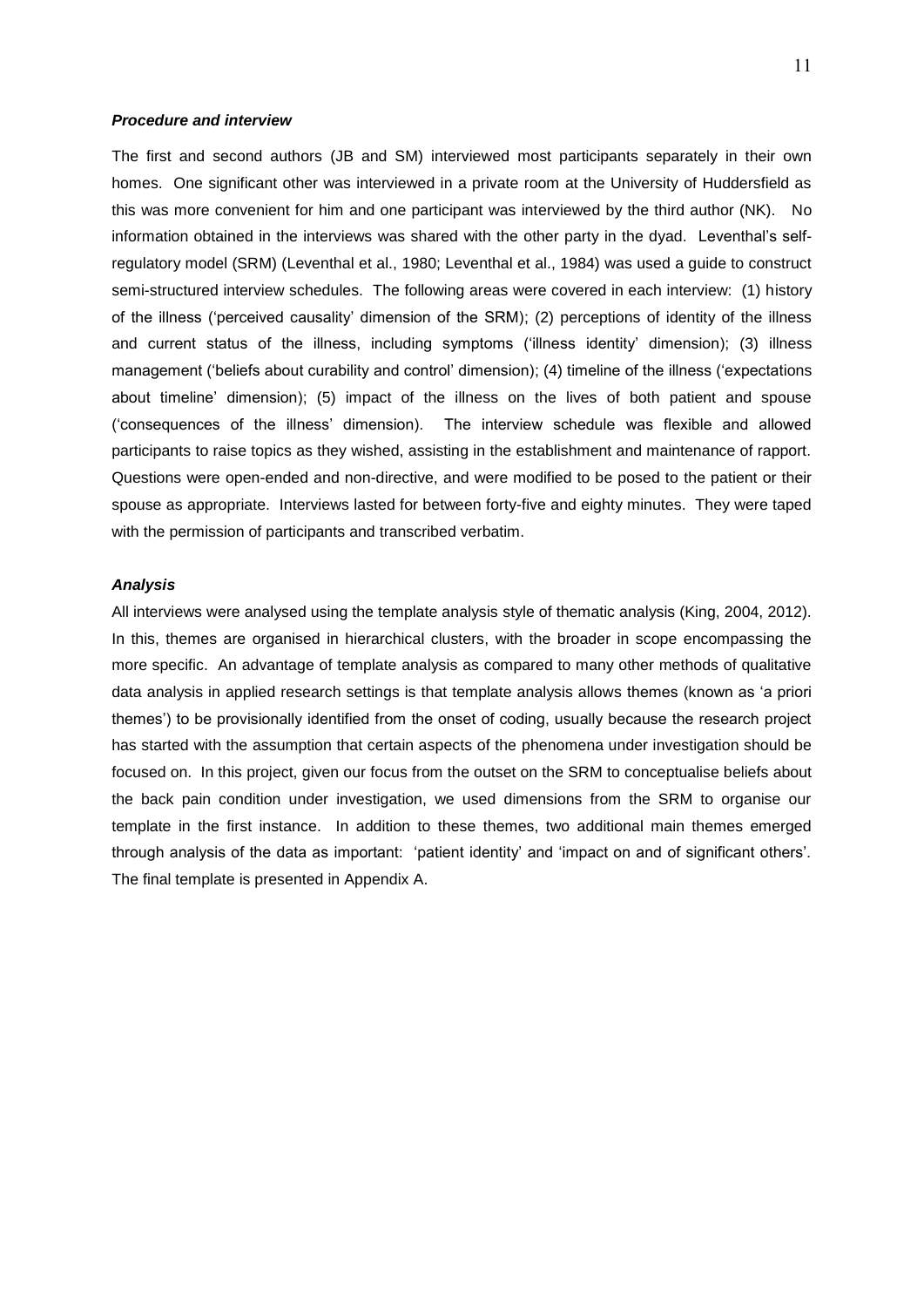## **Findings**

Given the focus of our research, we will concentrate on those areas in which there are clear differences between those dyads in which patients have remain employed, and those dyads in which the patient is no longer in work due to their back pain. Additionally, we will focus in this report on the interviews from the significant others rather than using data from the patient interviews. The volume and richness of the data we collected mean that the findings presented must of necessity be selective. Our analysis of the patient interview data suggested that the narratives provided by patient and significant other were similar across the dyads and there is existing work which focuses on the beliefs of patients in this respect. The focus on significant others provides a novel angle and it is therefore this which is reported on more fully here. In the various outputs planned from this work, we will use data from across the full sample set to demonstrate how dyads construct a joint narrative around chronic illness. However, for the purposes of this report, we wish to specifically consider the beliefs and potential impact of significant others in this context.

Details of our participant sample, including the present employment status and past employment details of both patients and significant others, are presented in table 1. We recruited eight participants in the non-working sample: four patients and four significant others. Three of the significant others were male, one was female and all were married to the patient. The mean age of the patients in this sample was 57 years; the mean age of the significant others was 61.5 years. We recruited ten participants in our working sample: five patients and five significant others. Two of

the significant others were female and three were male. Three of the patients were female and two were male. Three of the significant others were married to the patient and two were the patient's adult child. The mean age of the patients in this sample was 49.2 years; the mean age of the significant others was 36.6 years. All participants and their significant others were of White British ethnic origin.

Three overarching themes are presented and discussed, two of which stem from original SRM dimensions and two of which emerged through the process of data analysis:

- 1. From 'Consequences' dimension: Extent of impact on patient activity [including employment]
- 2. From 'Cure/ Control' and 'Illness Coherence': Treatment expectations
- 3. Patient identity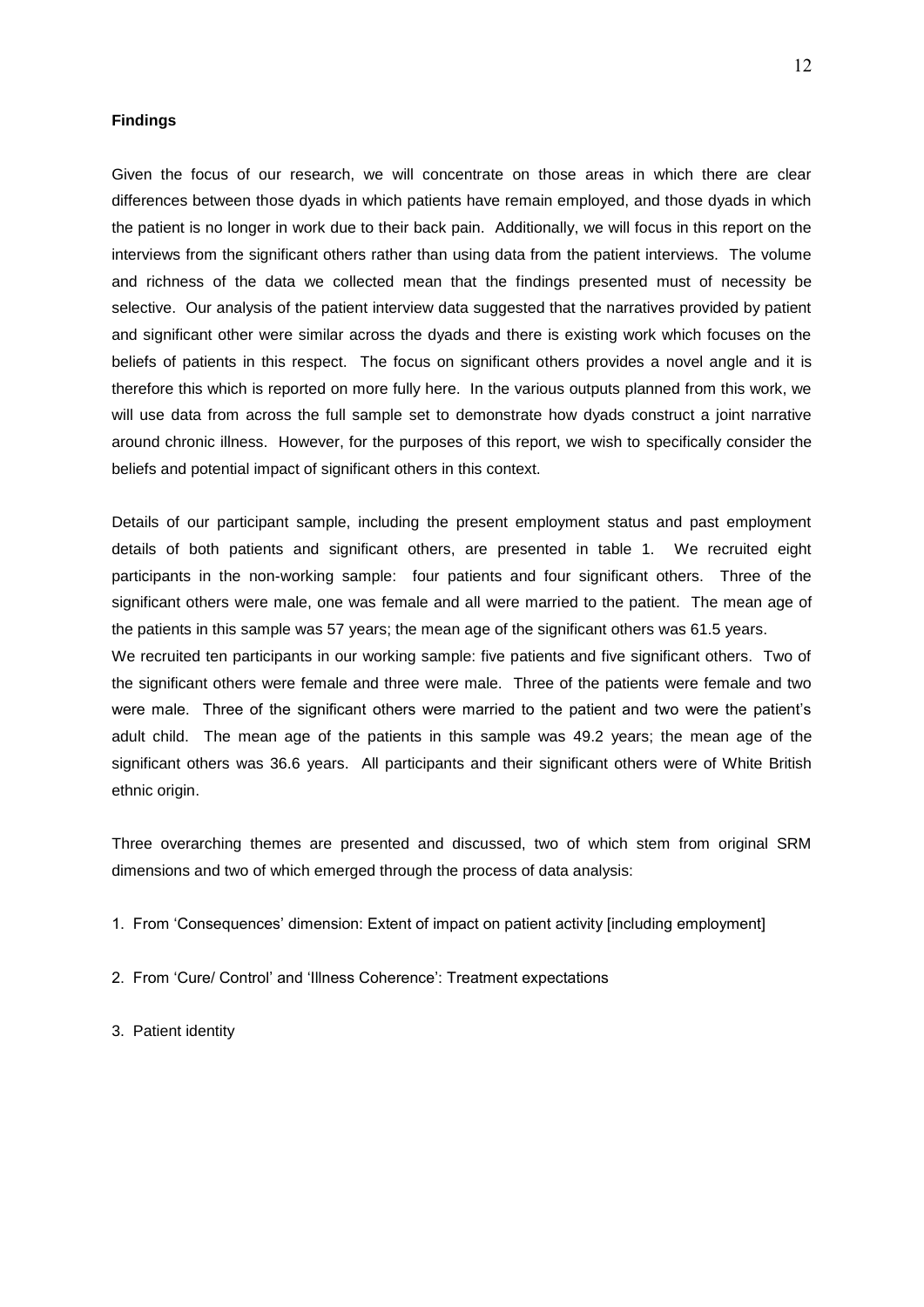## **Table 1: Participant Details**

| <b>Name of</b><br>significant<br>other<br>(Pseudonym) | <b>Relationship</b><br>to patient | <b>Patient employment</b><br><b>status</b>                    | <b>Years in education</b><br>(patient) | Years in<br>education<br>(significant<br>other) | <b>Significant other</b><br>occupation              | <b>Duration of</b><br>patient back pain |
|-------------------------------------------------------|-----------------------------------|---------------------------------------------------------------|----------------------------------------|-------------------------------------------------|-----------------------------------------------------|-----------------------------------------|
| Harry                                                 | Spouse                            | Out of work (previously<br>supermarket checkout<br>assistant) | Left at 16                             | Left at 16                                      | Engineer                                            | 11 years                                |
| <b>Belinda</b>                                        | Spouse                            | Out of work (previously<br>bus driver)                        | Left at 16                             | Left at 16                                      | Unemployed (stopped<br>work to care for<br>patient) | 18 months                               |
| Frank                                                 | Spouse                            | Out of work (previously<br>school cleaner)                    | Left at 16                             | Left at 16                                      | Retired                                             | 3 years                                 |
| Gary                                                  | Spouse                            | Out of work (previously<br>clerical worker)                   | Left at 16                             | Left at 16                                      | Council worker<br>(manual)                          | 5 years                                 |
| Tess                                                  | Spouse                            | Employed (Manager)                                            | Degree                                 | Doctoral                                        | Doctor                                              | 11 years                                |
| Vikki                                                 | Spouse                            | Employed (Manager)                                            | Degree                                 | Professional<br>qualification                   | Management<br>consultant                            | 10 years                                |
| Will                                                  | Son                               | Employed (volunteer<br>service)                               | Left at 16                             | Left at 16                                      | Property developer                                  | 26 years                                |
| David                                                 | Spouse                            | <b>Employed (Training</b><br>consultant)                      | Degree                                 | Degree and<br>professional<br>qualification     | Teacher                                             | 3 years                                 |
| <b>Brian</b>                                          | Son                               | <b>Employed (Social</b><br>worker)                            | Professional qualification             | <b>NVQ</b>                                      | Plumber                                             | 3 years                                 |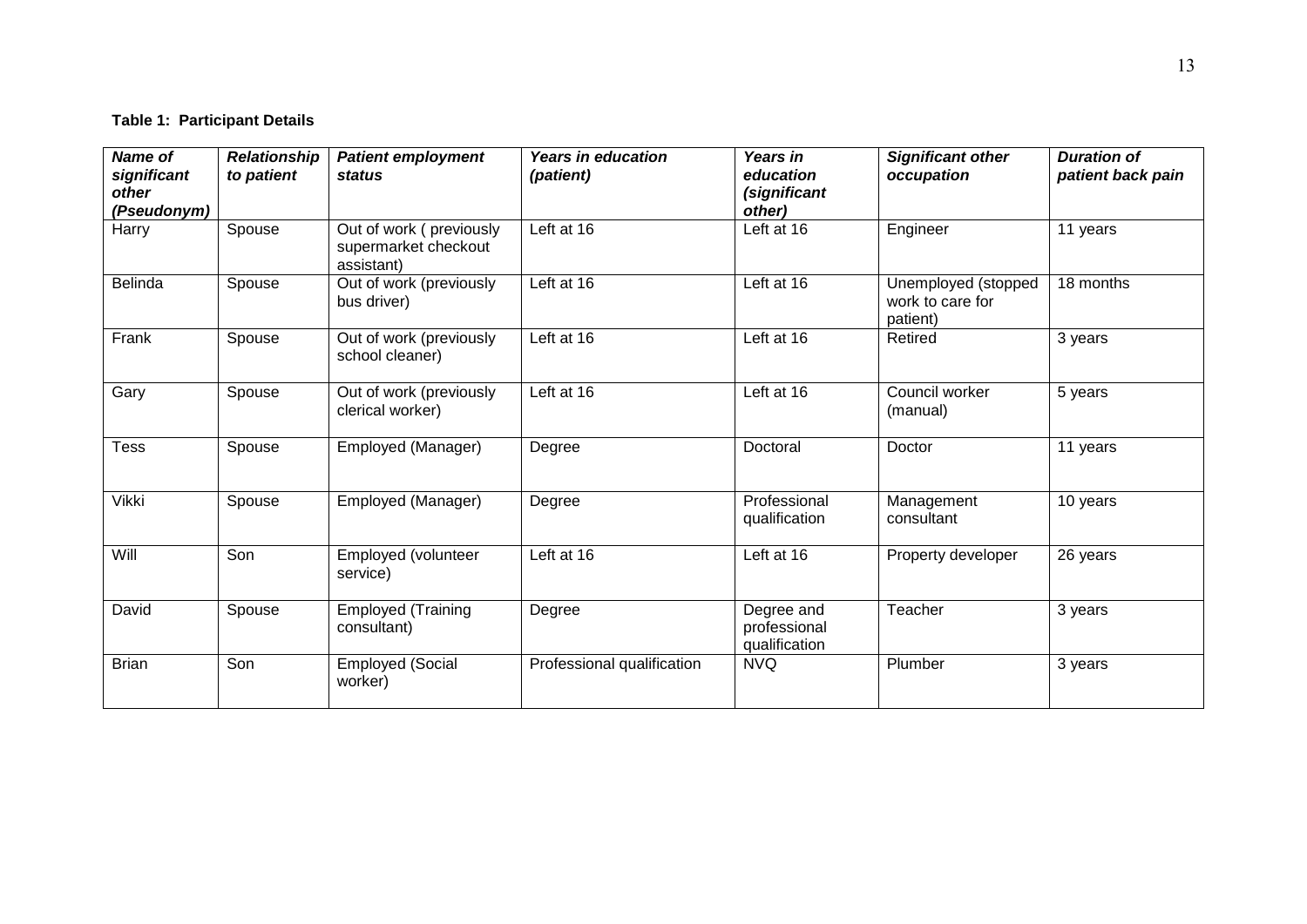#### *1. Extent of impact on patient activity*

The two samples differed significantly in the extent to which they reported the back pain had impacted on the patient's everyday life and activities. For dyads in which the patient was out of work due to their back problem, participants reported that the back pain had impacted on the minutiae of everyday life. Work was not necessarily a priority concern for participants in this group any longer. Participants had seemingly resigned themselves to the fact that the patient would not be able to take up employment again and seemed more concerned to emphasise the current impact of the back pain on domestic and family activities. Examples of such activities included shopping, bathing and household chores such as cleaning.

*Harry: Going to supermarket, we've got to go together now. Before she'd go on her own, but now we've to go together. Because she's got trolley to hold onto she's alright, but a loaf of bread and one or two other bits in t'bag and that's it. But four pints of milk, you know, she can't pick more than one up, so we've to go together.*

*Belinda: There were one day he did, excuse me for saying, but he smelt a bit, were warm, and I'm thinking 'Well, why aint he had a shower?' This went on for like two week, and he did turn round to me eventually and say 'I'm frightened of having a shower' cos we've got a glass shower screen and sometimes he can't stand up cos of the pain in his leg and he says 'I'm frightened of having a shower' and I says 'Well, why didn't you tell me before'? If you need a shower then tell me, if you're frightened of having a shower while I'm not here, just tell me and I'll stay here with you'*

*Gary: She'll do the garden, you know, when she can, but she pays for it afterwards and you know, she does normal household chores so long as there's no lifting, you know, but then if she's on her feet for any length of time, you know, she pays for that as well.*

However, there were no participants who reported that the patient was actually physically unable to undertake these type of activities due to their back pain. A thorough reading of the data suggests that the few examples where significant others reported that the patient was completely unable to do something did not constitute activities that could be defined as 'essential':

*Harry: Going to the funfair, before she'd go on the rides with them, she can't now*

*Frank: She has to sit out once or twice at line dances*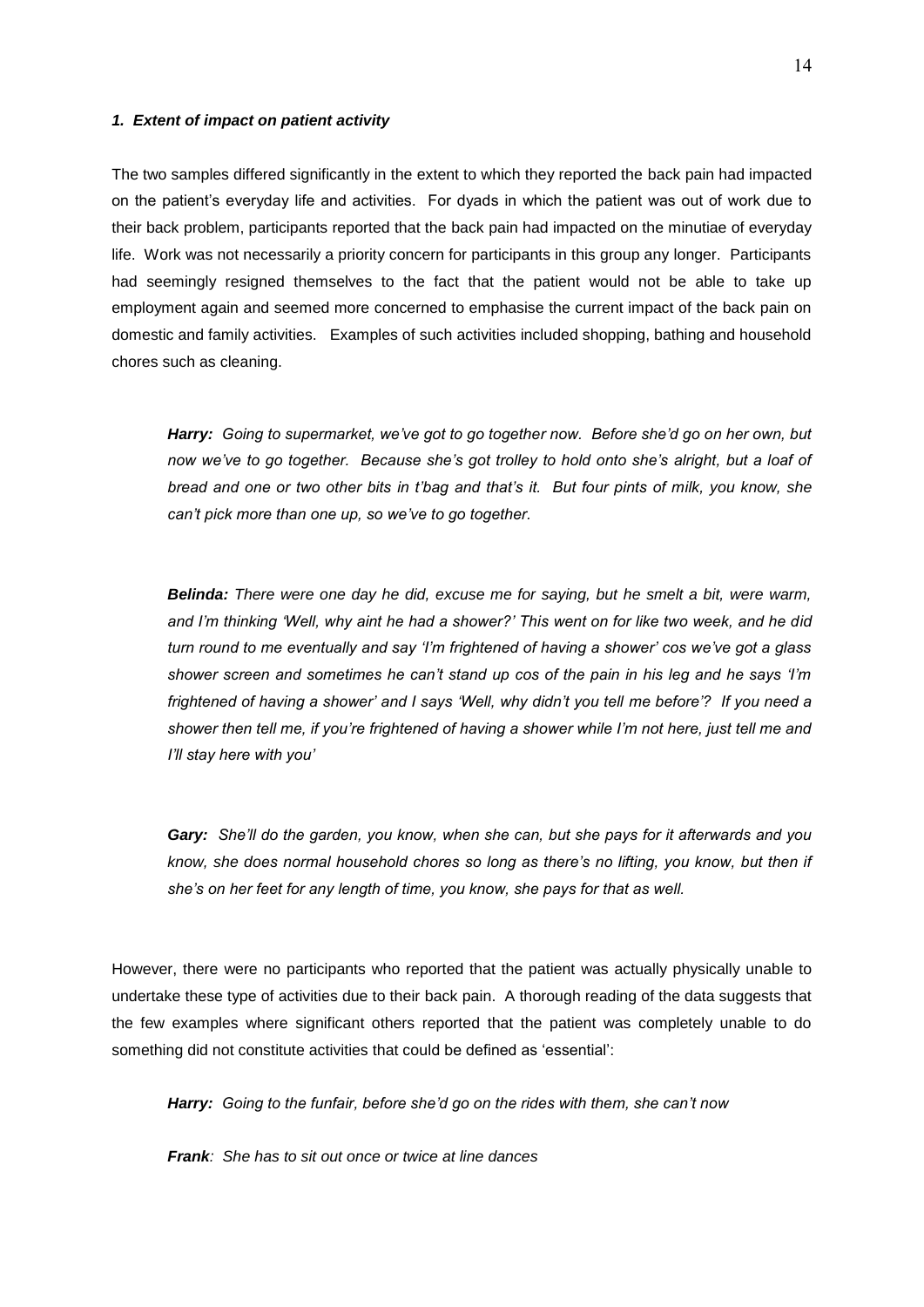Analysis of the data suggests rather that the two participant groups (out of work and employed) thought rather differently about the consequences of their back pain on their activities. The out of work sample tended to 'catastrophise' regarding the consequences of the condition. It seemed that for this sample, if pain was experienced when undertaking activities, this was not acceptable and the back pain was therefore deemed to have had a significant impact on this activity. In contrast, for the working sample dyads, there was far more focus on what the patient could do despite the impact of the back pain experienced.

*Will: She just walks with a bit of a dicky limb sort of thing*

*Vikki: He used to go the gym, but he struggles now to go on a treadmill because of his feet, it's constant impact on his feet all the time, so he doesn't go to the gym anymore, but he does cycling instead [...] If he's walking round and he's struggling, he'll just go and sit down somewhere for a bit. He doesn't make a big fuss about it.*

*Tess: In terms of what does it impact on, well it doesn't impact on anything, 'cos he doesn't not do anything because he's got pain. He's definitely not sitting around not doing anything going 'I've got a back problem'. He gets fed up with it, but it's not really stopped him. He thinks it's stopped him doing things 'cos he would probably do much more manual things, but overall I think he's just kind of gone 'Well this is it, just get on with it'*

*David:**Like, friends who go out walking, that would certainly be affected, but you find other things to do to be honest, so it's not that much of an issue*

There is a strong evidence base suggesting that work is generally good for physical and mental health and well-being (Waddell & Burton, 2006). Participants described how the patient's employment was therapeutic in a number of ways. There was only one participant in this group who described the patient's continued employment as resulting solely from economic necessity (*Brian: She's got no choice)*. For the remaining significant others in the employed sample, the patient's work was rather described in terms of its beneficial consequences for their self-identity and as a welcome distraction from their back pain.

 *Vikki: He tries to keep himself occupied. He goes to work because he just won't give in to it and because he wants to keep him himself occupied. He says "I'm not an invalid and I'm not going to be, you know, I'm not going to give in to it". He pushes himself all the time, and I think his mental attitude is probably the reason he does everything that he does and he works full time.*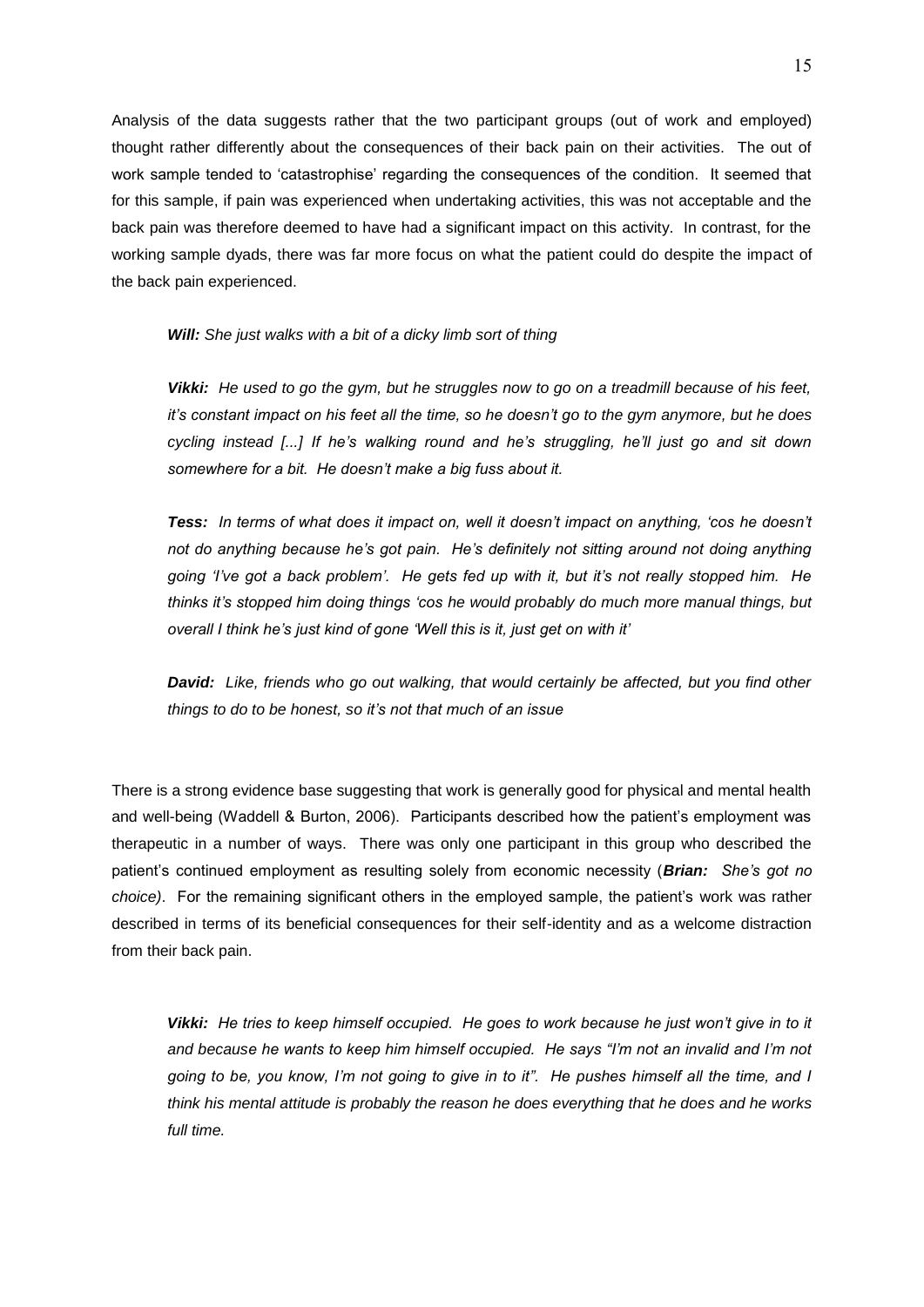## *Will: I think she's been alright at work. I think it's been good 'cos she's been getting out and about.*

All participants from the working sample dyads referred specifically to the ways in which patients had managed to continue in employment despite their back pain. For all, it was not the case that patients had carried on in employment entirely unaffected by their back problem. Their success in maintaining employment was attributed to two factors: the patient's personal determination to continue in employment, and flexibility from employers in allowing the patient to manage their condition. The former was often associated with personal heroic stoicism on the part of the patient (e.g. *Vikki: 'I've seen him go to work when he's been in real agony… he goes to work because he just won't give into it'*) and is described more fully in the theme 'patient identity' (below). Flexibility from employers, primarily in terms of allowing time off to attend medical appointments but also allowing for reduced or flexible working hours in some instances, was vital in facilitating continued employment. Regrettably, this was not always described as being easily forthcoming. Participants reported that the patient had needed to use their own initiative to obtain and maintain any concessions and that, often, it was personal relationships with managers/ colleagues that facilitated these arrangements.

*Vikki: I think there has been a fear for him in that it would cause problems for him at work. Earlier this year actually the HR department, because of all the cuts in the Public Sector, were starting to ask questions around his back injections and said that because he gets sick notes for it to cover himself, they were saying that it was not something covered under the disability at work, well it's the equality act now. I do cover HR as part of what I do, and I basically said 'Get back to work and tell them to get lost and we'll take a claim against them if they try this one because the only reason you can go to work is because you're pain is managed for you and you've worked for them for bloody donkey's years'. They knew he's been having back injections for years so they can't be playing that one. So anyway, touch wood it hasn't been mentioned for a while but they were and obviously that's worrying for him. The trouble is it's not necessarily the people you're working with, it's someone over there who doesn't know you from Adam, who's making decisions about you who doesn't know the full picture. I think he was just very disappointed and quite upset about it coz like you know 'I do my upmost to come into work every day when I'm like this' and then they do bring something like that up and it's like there's people there that are not going to work when they should be going to work and it just makes a farce of the whole thing. Excuse my French, I think he was really pissed off to be honest with you, but he wasn't alone, so was I but I think, unfortunately, it's a sign of the times. I don't think it would even have reared its head if it hadn't have been that all the Public Sector organisations are looking at the purse strings at the moment. I don't think it would even have come into it to be honest.*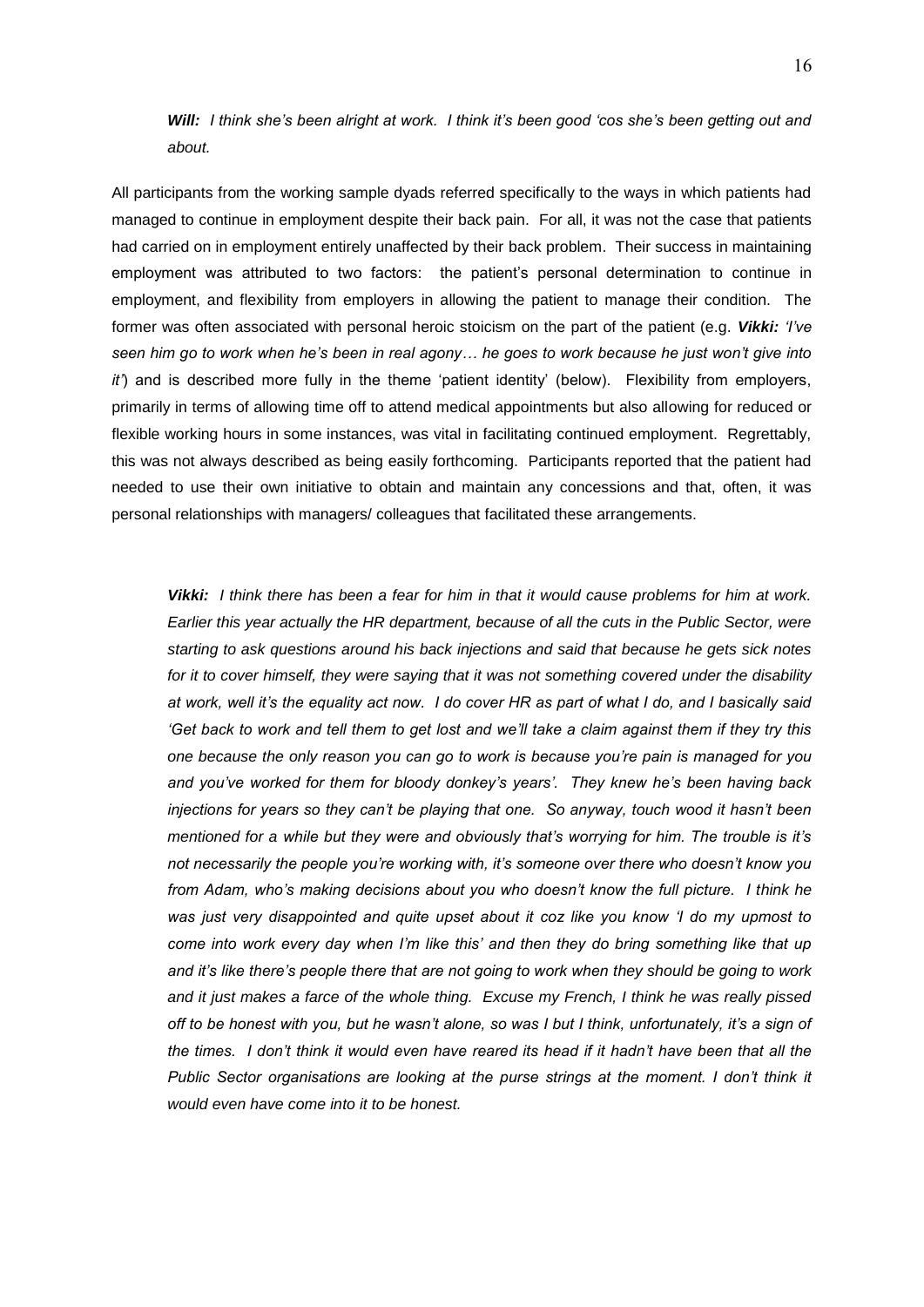*David: Her work have been generally supportive of the time that she's taken for going for treatments and going in and out of hospital for appointments… (but) it can be the little things that can seem trivial, like work if they have her out on the train at rush hour and you're standing up for the whole journey, it's not good for her. They don't seem to get that.*

*Tess: At that time he had a line manager who's not his current line manager who was very sympathetic. I don't think anybody's been allowed to do it since or before then. But I wrote his application form, maybe that helped* (laughs). *Work are just a bit 'Oh well, you've got a bad back' but because he doesn't whitter about it and because he never seems to have a problem, I'm not sure how much they believe it.*

*Interviewer: Are her employers aware, do they know she's got a back problem?*

*Brian: Oh yeah, me mum will have made them know, yeah. I know she got a special chair, like chair for her in the office, a high back one, I know she got like a special chair. Oh yeah, me mum's definitely someone that'll point it out. She's with Unison and all that, so she's one of them. It's like, if there's a wire on the floor and its not taped down then 'Right, health and safety', you know what I mean. She's one of them, me mum, and if she isn't happy about it, she'll say. Oh, she'll definitely say.*

*Interviewer: Right, ok, so she's well able to sort of defend her corner around her rights at work with her back.*

*Brian: Oh yeah, you're telling me.*

Flexibility from employers could not always guarantee that patients were able to remain in employment however if the nature of their work meant it was impossible to find tasks which they could undertake without exacerbating their symptoms.

*Harry: She can't sit for too long before she's to get up to move around and she can't stand for long before she needs to sit down. What job is there in a supermarket? You know, she can't sit at check out with twisting and one thing or another, at the cigarette kiosk you're stood up and moving around and that, so there weren't really a lot I suppose. They said 'If you can find something what you think you can do and we can accommodate you we will do' so yeah, they were great with her*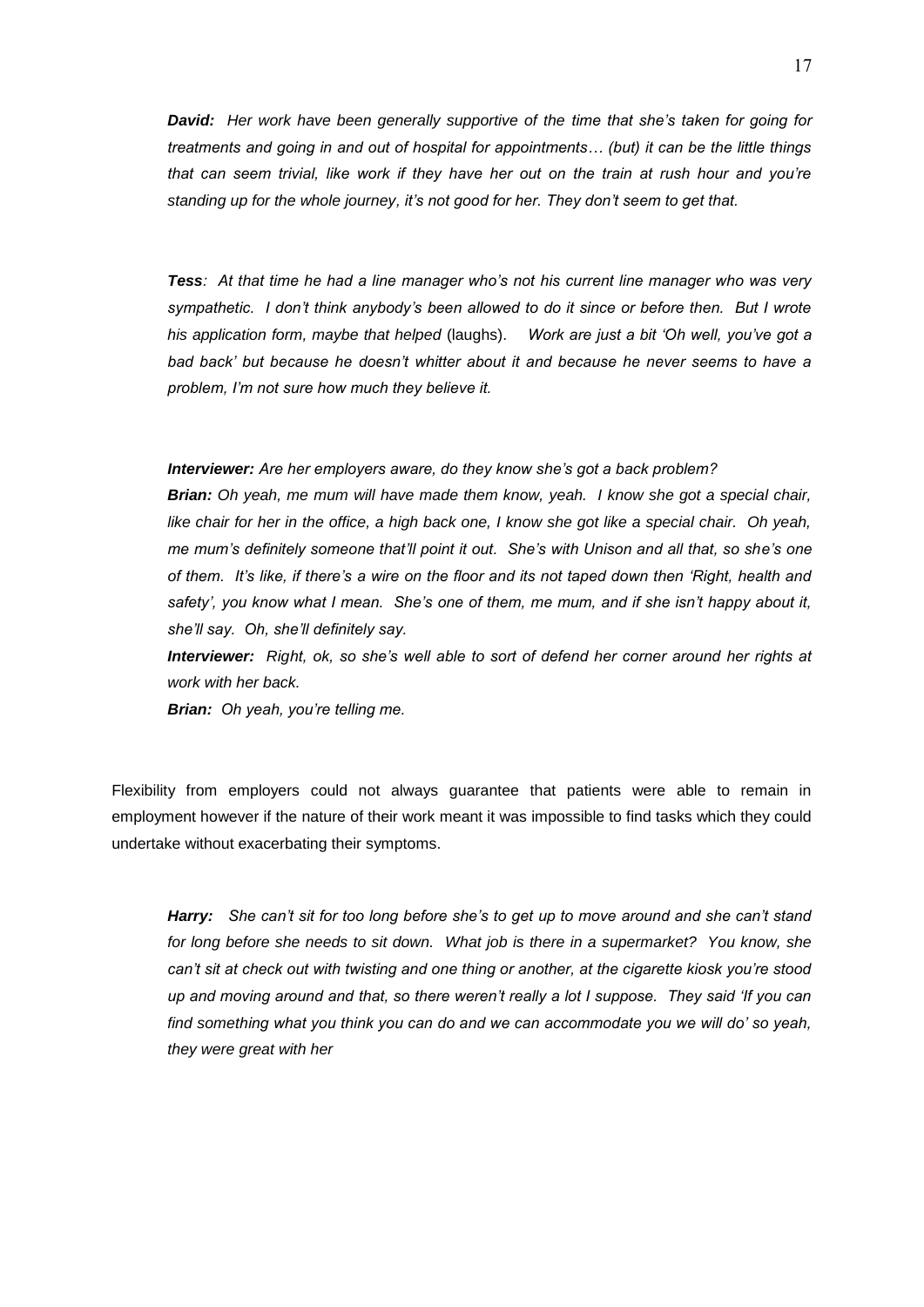*Interviewer: So you've said already that you think that the kind of work that she was doing had some role in….*

 *Frank: Oh I know for a fact, I know for a fact, cos she complained doing it. We've never claimed for the incapacity and we've never claimed any injury, which ninety percent of people would, you know… they just give her, it's a fob off isn't it, she'd go to the caretaker in charge and say "I'll come in, but my back's bad, I can't do bending today" and they'd say, "Well, fair enough" and put her on some windows and you're stretching that way.* 

The above quote also demonstrates how participants from the non-working sample were keen to distinguish the patient from potentially censorious attributions associated with being out of work. These issues are covered more fully in a later theme ('Patient Identity') but this research team have noted in previous work with a sample of long-term benefit claimants, that participants were eager to remove any attributions of self-blame for fear of appearing 'fraudulent' (McCluskey et al., 2011a; 2011b). The significant others from the working sample all (without interviewer prompting) made direct comparisons between patients with back pain who maintained employment and people with back pain who gave up work. Participants making this social comparison were rather disparaging about those who were out of work and presumably claiming social security benefits.

*Vikki: He pushes himself to get to work every single day. He's not collecting benefits, he's not sat at home doing nothing, you know, he's trying to do something to help himself* 

#### *Interviewer: How did he find the pain management course?*

*Tess: I think he found it really frustrating, he said there were just loads of people that were just "yes, but", they were all going "I can't do that", "I haven't tried that", "I'm not doing that" and he said that was really frustrating because there was people as well, people who seemed to have a really chronic difficult illness seemed to be trying hard and people who didn't appear to be that incapacitated were just going "I can't possibly do this". I think he used to come back really frustrated.*

Overall, the significant others of patients who were out of work due to their back problem tended to emphasise the extreme consequences of the patient's back pain on every aspect of their lives and described pain experienced as preventing the patient from doing things, even though closer analysis of the detail suggested that in fact the patient was able to undertake everyday activities, albeit at a lower functioning level than prior to symptom onset. We suggest that the need to justify the patient's incapacity and employment status may require that they emphasise the serious consequences of the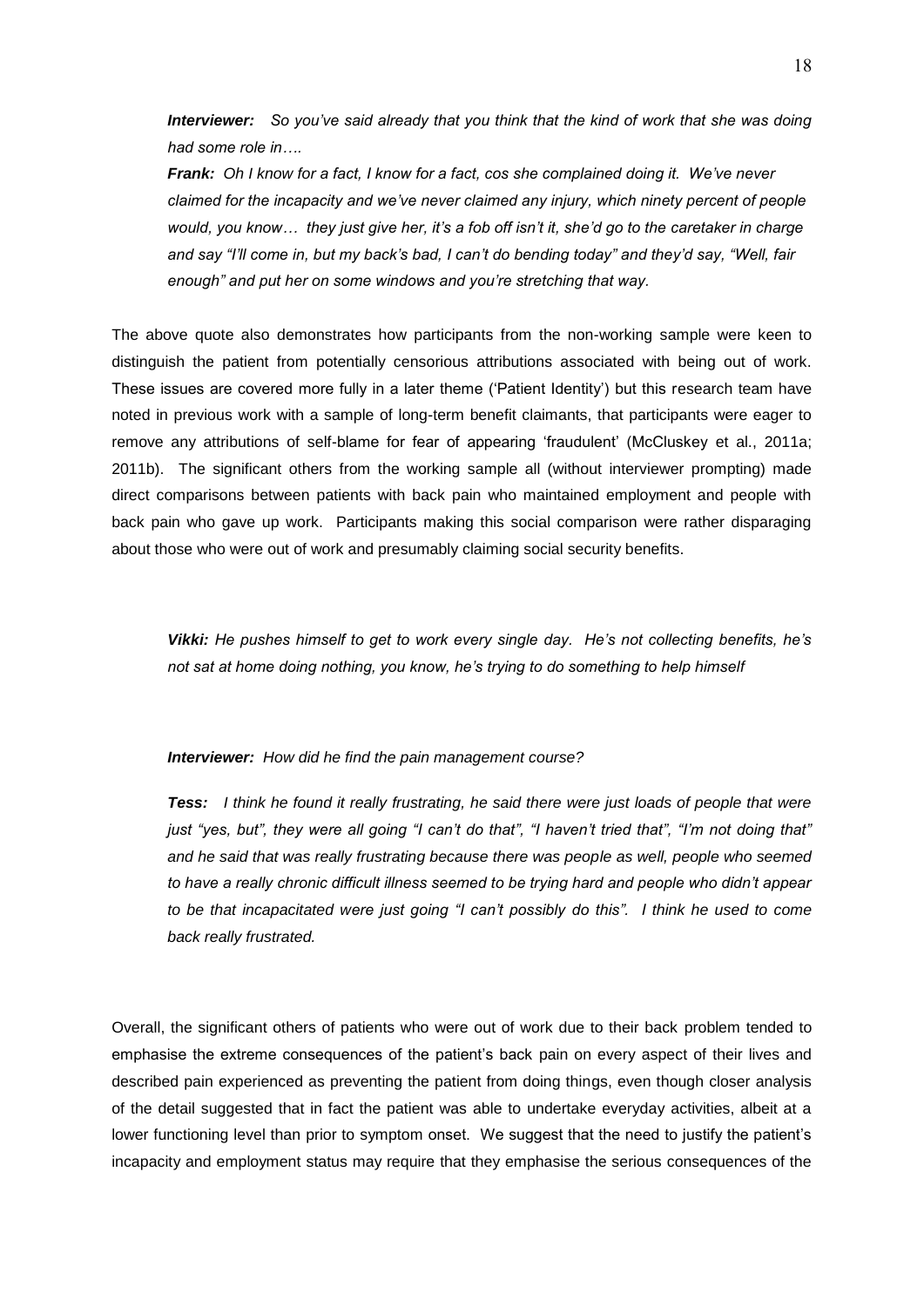patient's back problem on their activities. The significant others of patients who remained in employment were rather keener to emphasise activities that the patient could undertake, even whilst experiencing pain symptoms and attributed this to some extent to personal characteristics of the patient. We suggest that emphasising what patients can do rather than what they cannot do may be beneficial for patients, but also note the potential importance of other factors including employer flexibility and type of work in this context.

## *2. Treatment expectations*

Significant others from the two samples (working/ not working) had rather different expectations in terms of treatment. As noted in the previous theme, significant others of out of work patients appeared to believe that their relatives needed to be pain-free in order to resume participation in normal life, and equated only complete removal of pain with treatment success.

*Harry: I know the back's one of the worst things to try and get repaired and cured so I don't think it will get any better*

*Frank: We want things to improve and this problem to go*

Significant others of the non-working patients seemed to view medication as an ineffective treatment because it failed to 'remove' their relative's pain:

*Gary: They haven't made any difference, the injections, there's been no improvement whatsoever. And she can take as many tablets as she wants and it's still there is the pain*

*Belinda: He got the morphine but it was still as bad…..it didn't work. I mean, he's been given two lots of tablets, some painkillers and a night tablet and it's not working … The tablets don't work so nothing works.*

In an extreme example of the extent to which this sample reported the patient experiencing pain as intolerable, Belinda commented that she would prefer her spouse to be wheelchair bound and unable to walk rather than be in pain *('It really doesn't bother me as long as he's not in pain'*).

In contrast, significant others in the employed sample tended to talk in terms of 'management' rather than 'cure', and were more accepting of the possibility that options available to manage pain were unlikely to provide complete relief of the patient's pain symptoms.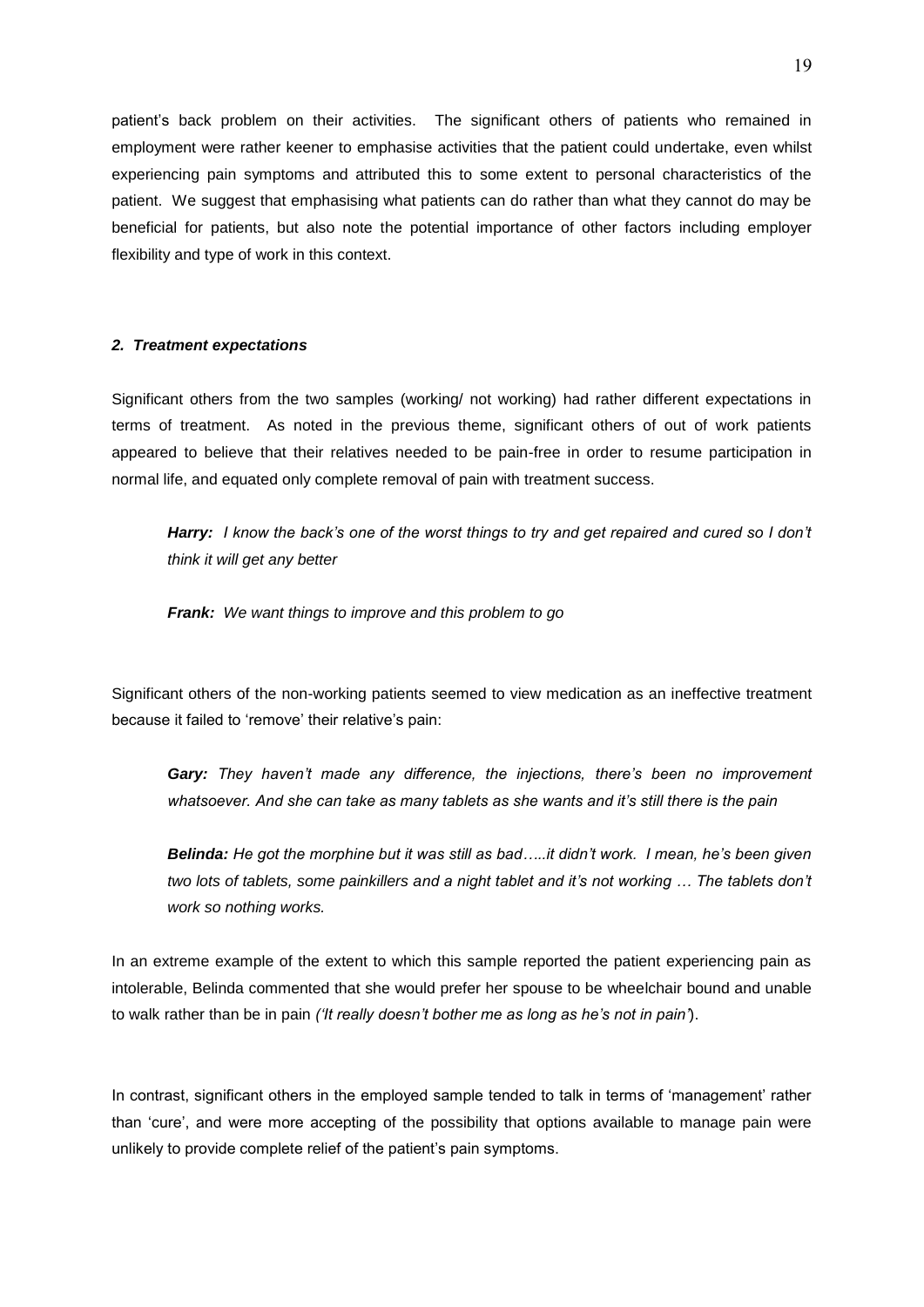*Vikki: He sees the consultant quite regularly to have his pain injection and it's sort of managed now, accepting that they can't actually do anything more*

*Tess: Periodically he'll take codeine but he won't use it unless he has to because of course that has other side effects that can make you feel not very well. But he takes the tablets when he needs to take the tablets, because there's no point being in agony, it can ease it a bit*  when he needs it.

*David: She can have spinal surgery, but the alternative to that is having the pain managed, pain management, which according to the doctor and Debbie (patient) agrees is the preferred option given the risk of spinal surgery and what it could entail*

*Will: The injections are like a battery, they slowly wears down. So with them if she's just sensible, you know, doesn't overdo it, does what she can do, she's fine.*

*Brian: The epidurals, they're every six months, and with them she'll be able to manage it*

A further distinction was noted in the attitudes of the two samples towards healthcare professionals. These seemed to centre on the extent to which participants believed that medical staff understood the condition. Significant others in the employed sample were more accepting when medical professionals were perceived as unable to provide answers in terms of a full explanation of the condition or curative treatment. Their attitude towards medics seemed sometimes sympathetic to the perceived quandary faced by professionals when unable to provide an 'answer'.

*Brian: I don't think the doctor will understand it fully. You never know do you, especially with muscles and bones, you're never too sure.*

*David: You always think you can go to a doctor and it can be cured, but with a condition like this, no-one can know what the end result is going to be.*

*Tess: You go and see consultants and you're pretty clear they've no idea either … I think all health people are a bit as bad aren't they, they don't like not being able to make things better.*

Significant others from the non-working sample perceived the patient as having been 'abandoned' by the healthcare system because none of the treatments had been effective in removing their relative's pain or 'curing' them. They described feelings of anger and disappointment, which were often related to the chronicity of the condition and the time taken to receive treatment.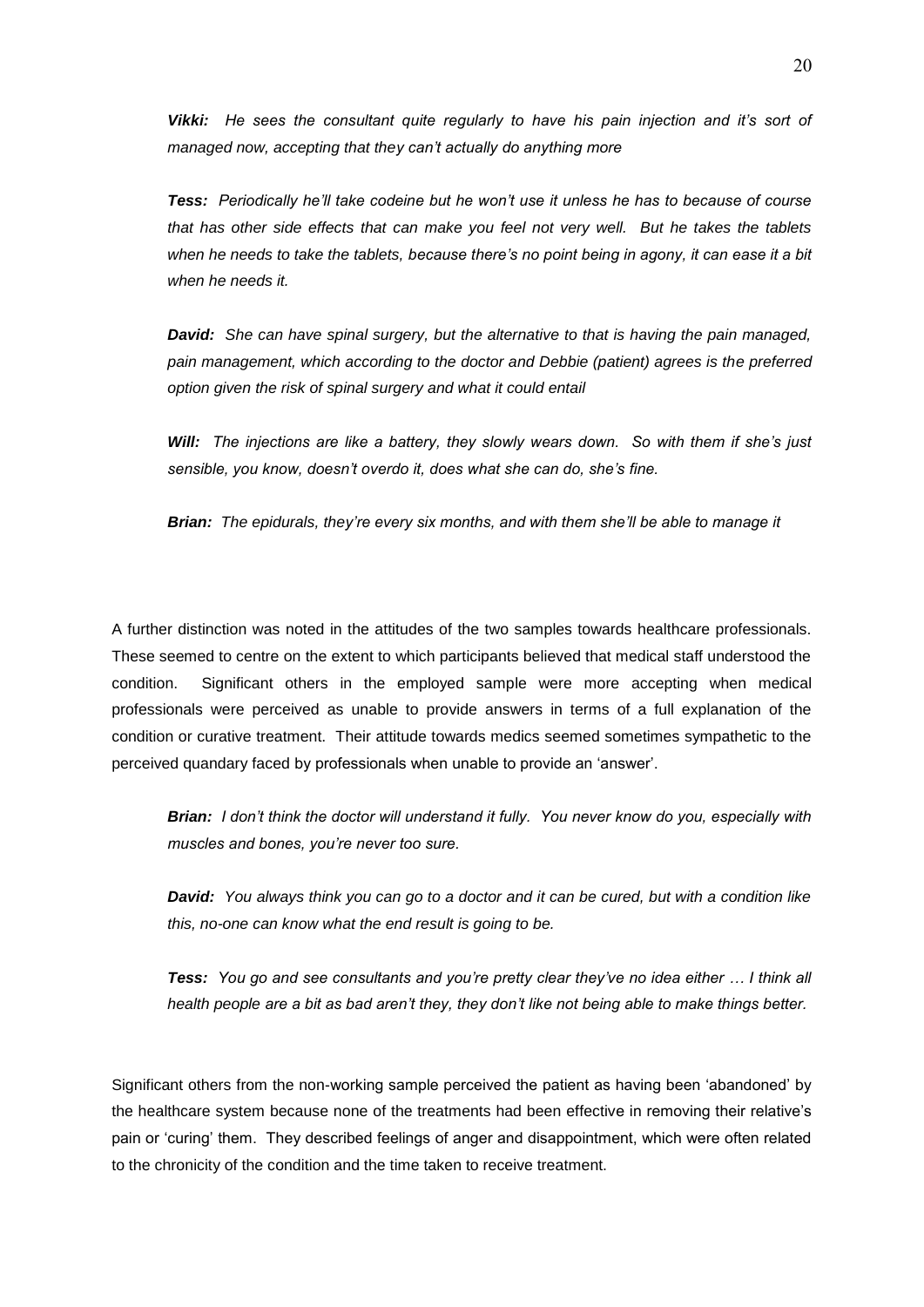*Belinda: The doctor didn't examine him or anything, she just asked him questions, give him these tablets and out you go, you know….sometimes it's anger at the doctors more than anything else*

*Harry: I think a little bit more treatment straightaway and a bit more care and that, she wouldn't have ended up as bad as she was … They're experts and when you think looking back now, they probably didn't do everything they could have done but we're stuck……I think back pain and stuff like that seems to be bottom of their list*

Amongst significant others of this group, there seemed to be a general belief that their relatives had not yet received a 'correct' diagnosis, that the 'real' problem remained undiscovered and therefore untreated, and that their relatives needed further medical investigations:

*Gary: So she asked the consultant if she could have an MRI scan because she wasn't happy with, you know, she wondered if there's something else underlying that you know, we should be aware of, so that's the next step*

*Harry: She's only been referred to pain management clinic because she pushed her GP again saying, 'You know, I haven't heard anything from them and haven't had any more treatment from them'. Then she got an appointment to the pain clinic and she's seen the consultant who looked at her notes and basically said 'We'll have an MRI scan' which she hasn't had before, it's the first time that she's been offered one. Basically, I thought she should have had one years ago so we'll take it from there.*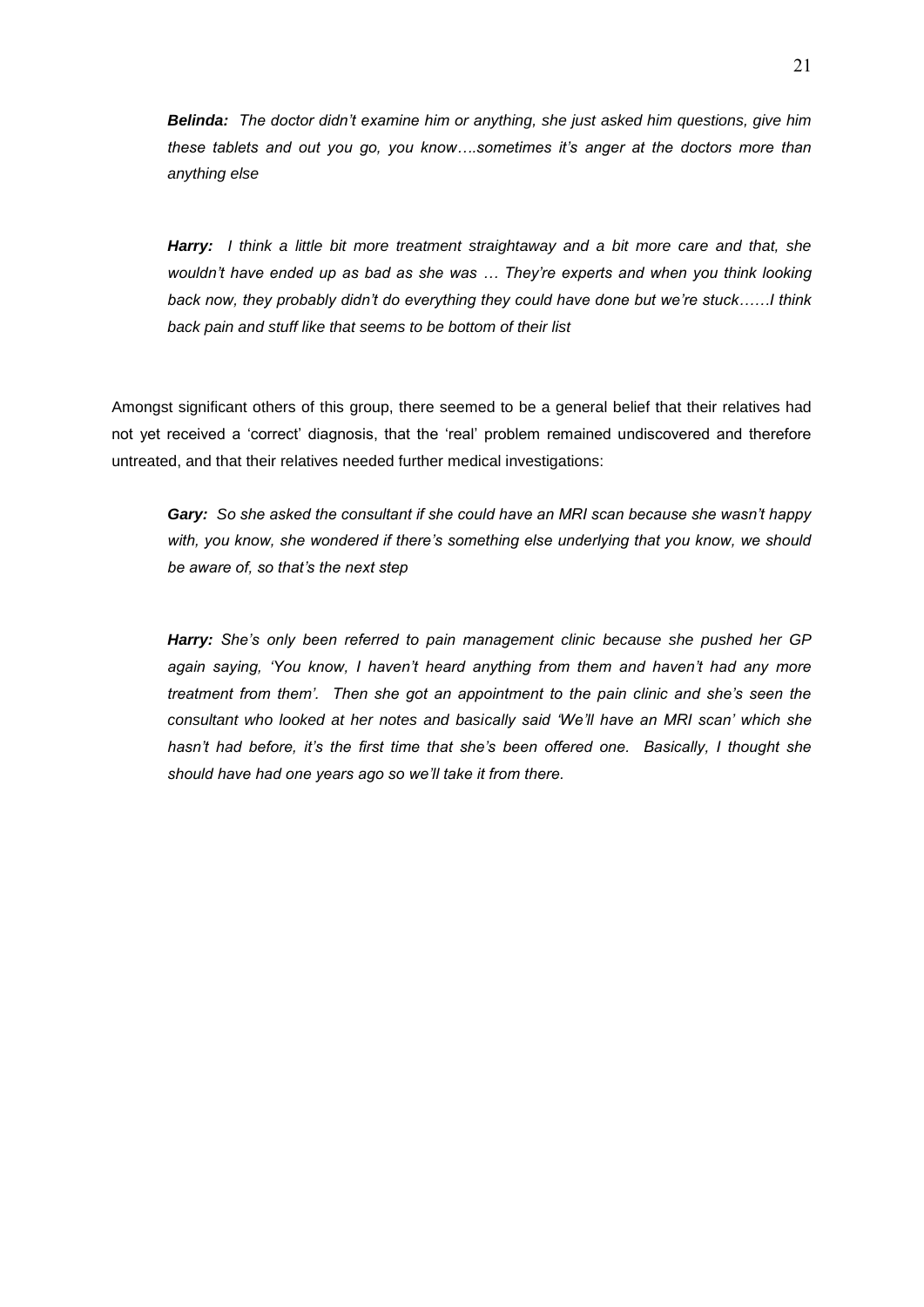#### *3. Patient Identity*

Across the two sample types, significant others reported that their closeness to their relative afforded them the opportunity to witness the true impact of the back pain in a way that outsiders could not. Through this, and in their sympathetic descriptions of the patient, significant others took on a role as acting as a 'true witness' to the patient, as being in a position to verify the reality of the condition and its impact.

*Frank: It's usually, she won't tell me, she sits down and watches television all night, she won't say anything, now she might get up and cringe and you know and go back and not tell me. But if we're walking, we'll walk and I'll see her, I'll see her go like that with her hands behind her back and I'll say let's have a sit down and we'll sit down. So yeah, I mean I can't tell how bad the pain is, but I know when it's bad, you know, cos I know. She doesn't cry, she doesn't let on but I know.* 

*Belinda: I know what he's going, well I can see what he's going through and I try to help him through it*

*Will: She covers it up so you can't, you know, she does well sort of thing, but it's like, I've told her to do opposite thing instead of putting on a brave face coz everyone thinks you're alright, and then they don't see her when she's knackered* 

*David: I see how much it affects you know what she can do and her moods as well*

*Vikki: I think he plays everything down. I think I'm more aware of listening to him and identifying where I see changes in his symptoms or in him mentioning symptoms*.

*Tess: You can judge because he never says when it's bad, but all of us will come and go "His backs bad" because he looks really fed up*

This legitimisation of the patient's illness condition seemed especially important because all participants reported that outsiders were unlikely to comprehend its true nature. Again, there was a clear distinction between the two samples in how they accounted for this lack of outsider understanding. Significant others of patients in employment tended to attribute this to the patient's own reluctance to discuss their condition with outsiders.

*Brian: She always puts a brave face on it ,you know like a brave front on, and until she lets people in she don't like letting them know but she gets to the stage where she puts a front on and then you have to explain why she can't come out and then you have to explain*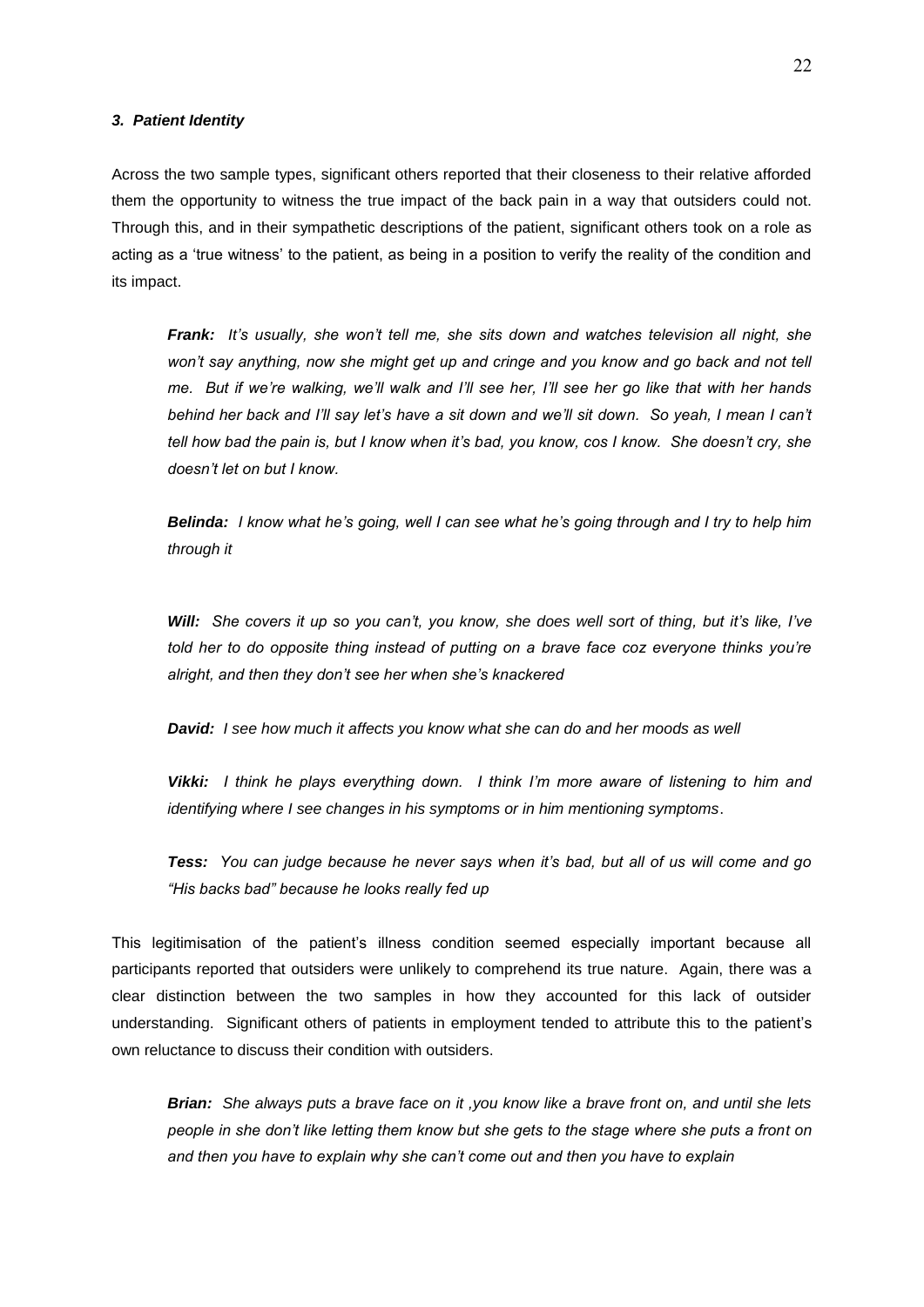*Vikki: He doesn't make a big fuss about it, I think he just won't want to be seen to give in to it*

*Tess: It is a bit invisible. It's not something that comes up in conversation unless somebody happens to know*

This 'invisibility' referred to by Tess took on a far greater importance for the significant others of patients who were not in employment. For these participants, this invisibility could be responsible for the disbelief and scepticism faced by patients about their back pain from some outsiders.

*Belinda: His workmates thought 'Well there's nowt wrong with you, you're sat down, you're walking around', but once he's sat down, he's got pain in the left leg but they can't see that. With him driving, it was taking his mind off the pain, every now and again he would get pain but they didn't see that.* 

Later in the interview, Belinda described how in fact she has now provided her husband with some visual evidence of his back pain. However, this has had an impact on his own self-identity.

*Belinda: I thought 'Right, that's it, I'm going to get him a stick'. He said 'I feel like an old man now'. I said 'I don't care'.*

Along with the lack of objective evidence of ill health, the chronicity of the condition was also described as impacting on outsider understanding:

*Gary: Most of her friends are sympathetic but she has lost one of her best friends, I think it's probably down to the problem. She went out for a birthday meal together as they always had done and I don't know whether she had been complaining about, you know, her ailments and her friend just blew up and said, 'You know, I'm sick of hearing about your problems, I think we should call it a day' and they'd been friends for thirty or forty year and they haven't spoken since. That could be down to if she'd been telling her about her problems constantly and she's had zero tolerance. But that were one of her best friends. But all her other friends, they're sympathetic, they'll always ask how she is and that.*

There is a clear difference in how the two samples view the back pain as having impacted on the patient's self-identity. The last quote demonstrates how, for the out of work sample, the back pain could become an important part of the patient's identity. This comes back to our first theme, in which significant others in this sample described the wide-ranging consequences of the condition for patients. For significant others of working patients, not only did both patients and significant others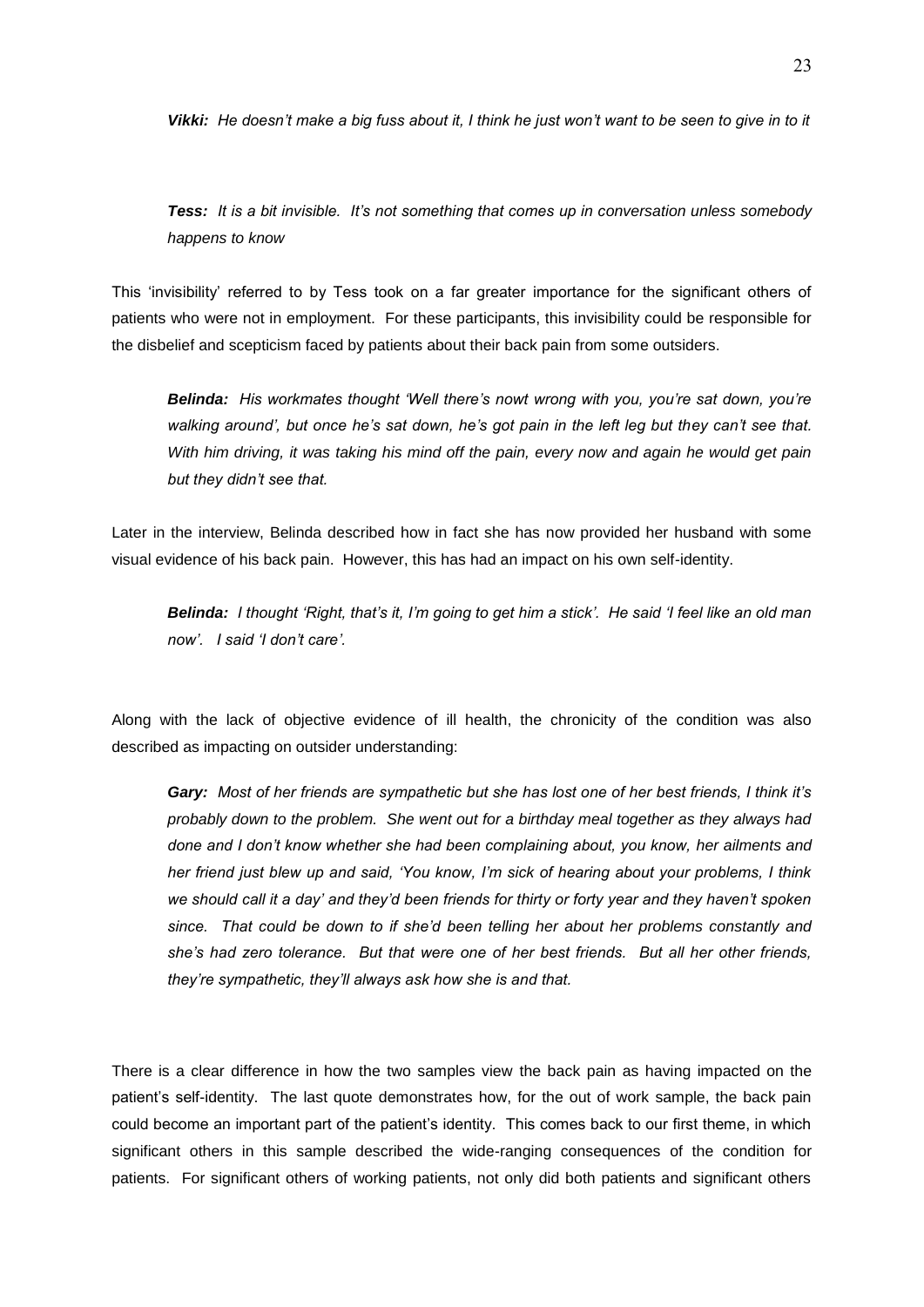reject any notion of the patient being disabled by their condition, significant others also described the patient in heroic terms for their management of their back pain. Rather than seeing the patient as a victim or as disabled, participants in this group used the back pain as evidence of the patient's strength of character.

*David: I think she herself manages remarkably. I think she does what she can and I think she's managed it really well.*

*Vikki: He has an amazing pain threshold. I know I couldn't cope with the pain as well as he does, if I was in that much pain coz my pain threshold is rubbish. He can push that pain threshold up to another level and he must do that psychologically because why is he different to anybody else? It can only be a mind over matter thing can't it and how he has this determination where he won't let it, he won't give in to it and he won't let it beat him and he doesn't want to give in. What's the difference between someone who has exactly the same symptoms as him, the same level of pain and one person who's at home and they can't go to work and he's going to work every single day? Well that's got to be something up here that is the difference and I don't see how what else it can be if you've got exactly the same condition and pain level*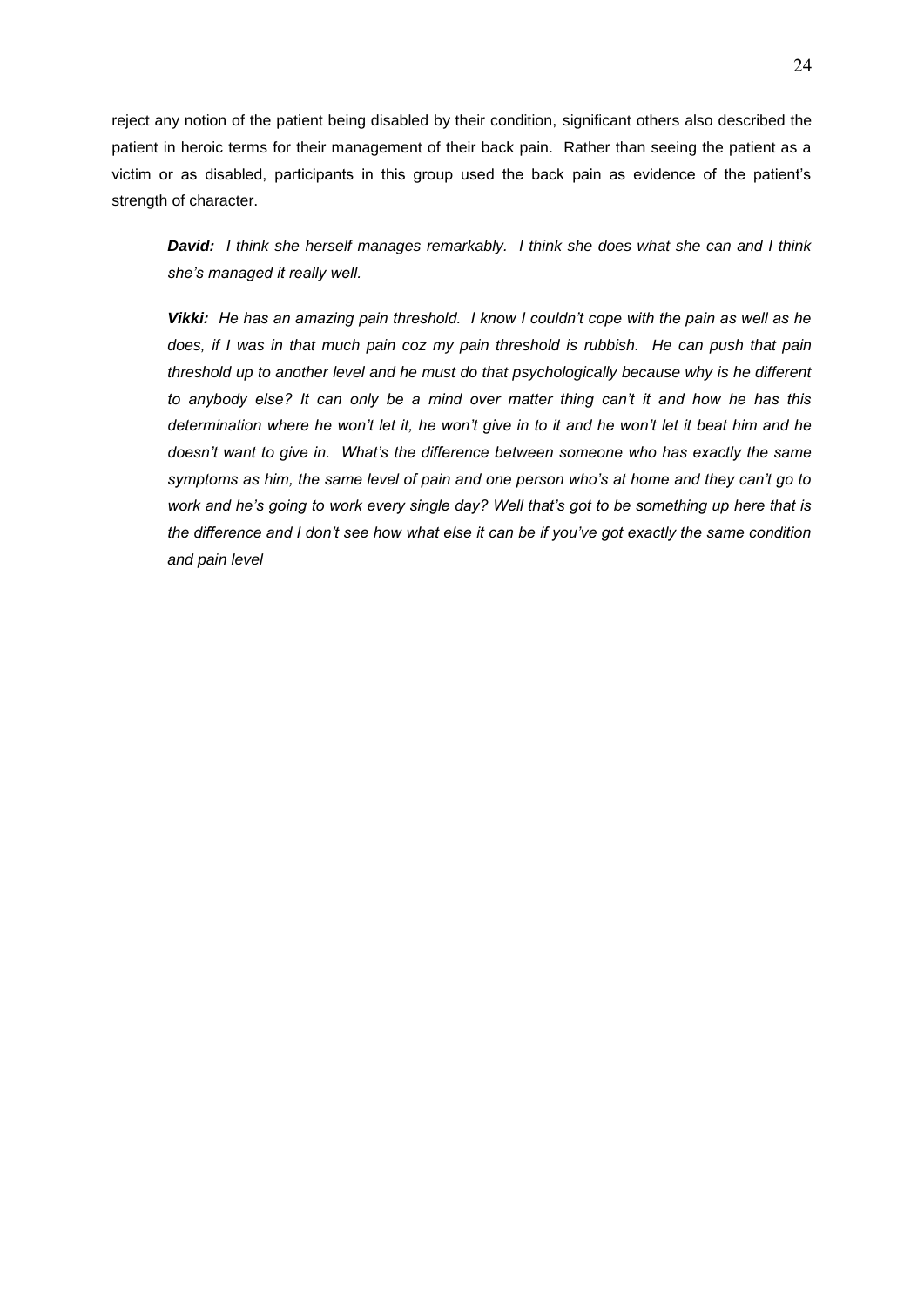## **Discussion**

This pilot study set out to examine the illness beliefs of the significant others of patients with persistent low back pain. There is robust evidence that psychosocial factors play an important role in the management and outcome of back pain but little work has thus far examined the beliefs of those close to the patient in this context and 'psychosocial factors' are known to be a rather heterogeneous group of variables. We sought to explore potential distinctions between the beliefs of significant others whose relative had managed to stay in employment despite their back pain problem, and the beliefs of those whose relative was no longer in employment. We identified three themes where there seemed to be clear differences in the ways in which significant others thought about their relative's condition: beliefs about the consequences of the back pain condition, beliefs with regard to cure and control and beliefs about the patient's self-identity.

While work can be good for health and wellbeing, there is a social gradient in health partly dependent on the nature of work and it is has been shown that moving or regaining work can reverse the adverse health effects of being out of work (Waddell & Burton 2006), Previous work from this research team has revealed how those close to patients, as well as the wider social circumstances, may contribute both to the propensity of persistent back pain and to its consequences (McCluskey et al., 2011b). The present work further suggests that socio-economic status has an important role to play in work participation outcomes. In effect, our findings suggest that if you have a higher status job, you are more likely to keep it, or keep working, if you have persistent back pain. This is in part due to the nature of the work (whether or not adaptations can be made to enable employees to continue in post despite their symptoms) and in part due to patients' confidence and ability to negotiate adaptations with their employers (significant others often described themselves as being an important source of support for the patient in this context). These findings highlight the difficulties faced by certain groups in the population and appear to add weight to the small body of research which has directed attention to how sickness absence is mediated by various social factors (Barnes et al., 2008). Several studies have shown that the impact of musculoskeletal pain and disability is greatest among socially disadvantaged populations, and among those with low education levels, and that low income and low educational attainment are the socioeconomic variables most consistently found to be associated with higher prevalence and severity of musculoskeletal problems (Carr & Klaber Moffett, 2005). Whilst the patients in our 'out of work' sample had not necessarily worked in low status or manual jobs, the nature of their previous roles could be perceived as having limited scope for adaptations to accommodate their back problem (e.g. bus driver, school cleaner, supermarket checkout assistant, clerical work). In our 'working' sample, our participants had higher status roles in which the work involved was described as more easily allowing for some balance between sedentary positions and physical movement. These participants had been able to negotiate flexible working hours and adaptations to their role where they felt this necessary. However, even amongst this sample, it did not appear that employers had always been supportive by facilitating accommodation. Often, it was felt to be a personal relationship with line management that had made these concessions possible,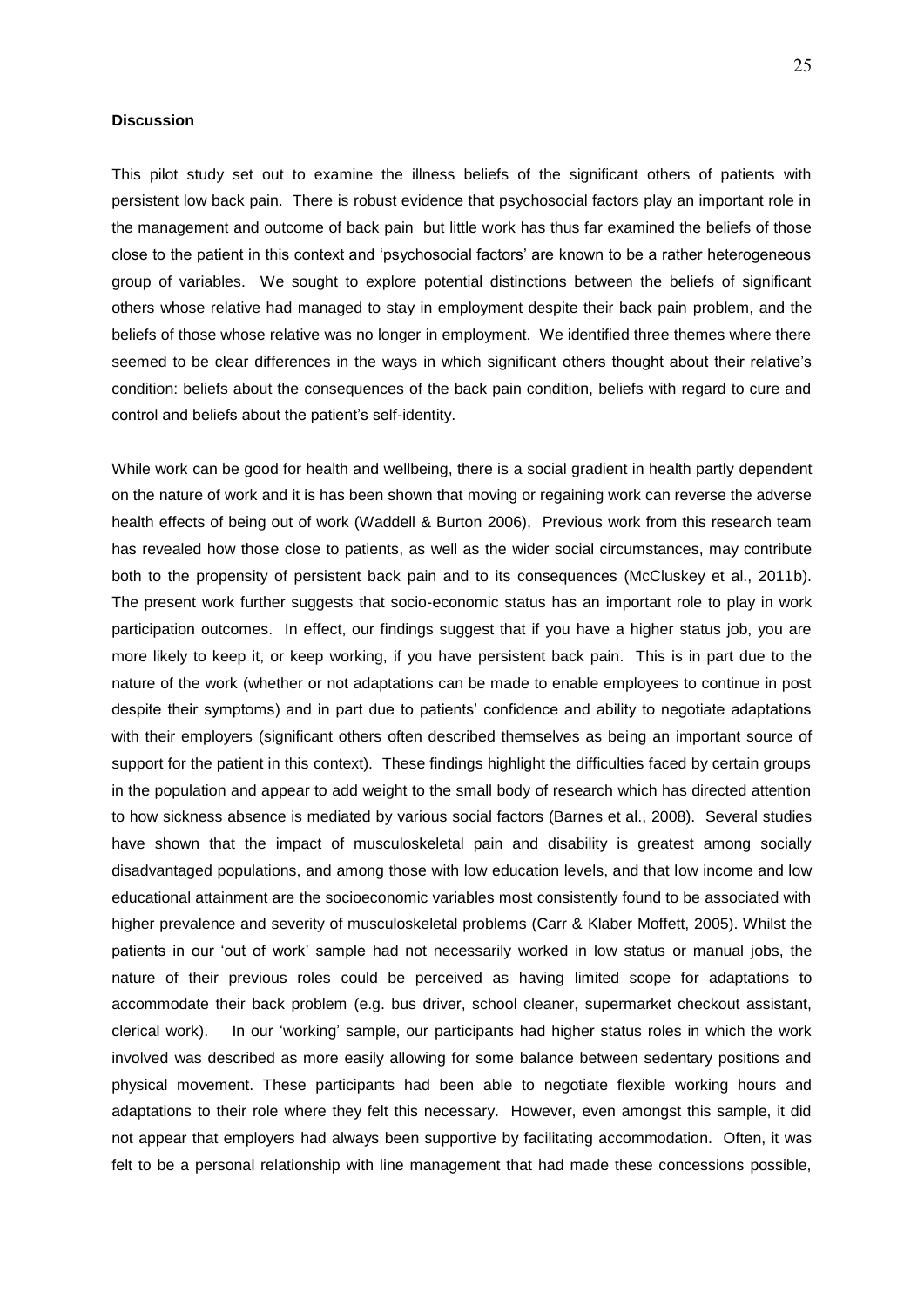with Human Resource departments often described as less helpful and impersonal. These findings further support the notion that line managers have the key role in this context, which warrants further exploration to ensure that those undertaking this role have the necessary knowledge and support (Black, 2008; Kendall et al., 2009).

Expectations about treatment have been proposed to be one of the major influences on outcome for patients with chronic low back pain (Pransky et al., 2010). In this project, the significant others of those patients who were not employed expected treatment to result in a significant reduction or complete removal of pain in order to consider it successful. Patients are more likely to pursue a diagnostic test if their expectations are not being met - if they feel dissatisfied with treatment or if they perceive they are not believed (Campbell & Guy, 2007; Teh et al., 2009; Vroman et al., 2009; Walker et al., 2006; Walker et al., 1999; Werner & Malterud, 2003). In this way, treatment expectations can act as psychosocial obstacles to recovery, and it is conceivable that treatment expectations held by significant others could also act as obstacles by further reinforcing patient negative beliefs and unrealistic expectations. Significant others are not formally acknowledged in the healthcare process, yet they are frequently peripheral to clinical consultations. Thus, it may be important for treatment providers to engage with their patient's wider experience of chronic low back pain. There is some supportive evidence. Previous research conducted with family and friends of pain patients has suggested that involvement of significant others steadily reduces the weight placed on information provided by clinicians (Kappesser & Williams, 2008; Miller & Timson, 2004) and it has been proposed that operant conditioning contingencies pertaining to the behavioural responses of significant others to pain behaviours and complaints may partially account for the development of chronic low back pain (Turk & Okifuji, 2002; Gatchel & Maddrey, 2004). However, those significant other behaviours which are associated with higher levels of disability in pain patients (such as responsiveness and empathy) have also been shown to predict intimacy and relationship satisfaction in pain couples (Cano & Williams, 2010). It has been suggested that more innovative approaches with a specific focus on maximising the positive impact of patient treatment expectations, beliefs and attitudes may provide the best opportunities for improving outcomes for chronic low back pain and enable healthcare providers to provide more patient-centred care (George & Robinson, 2010; Myers et al., 2008; NICE, 2009; Pransky et al., 2010; Wand & O'Connell, 2008). The findings from this exploratory study shed further light on the less researched, wider influences on outcome and build on the existing evidence which suggests that significant others may be usefully incorporated into the treatment process (Kerns & Otis, 2003; Keefe et al., 2003; Martire et al., 2008) as a novel approach towards tackling psychosocial obstacles to recovery from chronic low back pain.

There was a notable difference in the way that the two samples described how the patient's back condition had impacted on both the patient's identity and on their activities. Briefly summarised, the significant others of working patients tended to emphasise what the patient could do despite their condition and attributed this to the patient's admirable personal characteristics, describing them as heroic and stoical. In contrast, the significant others of non-working patients emphasised the extent to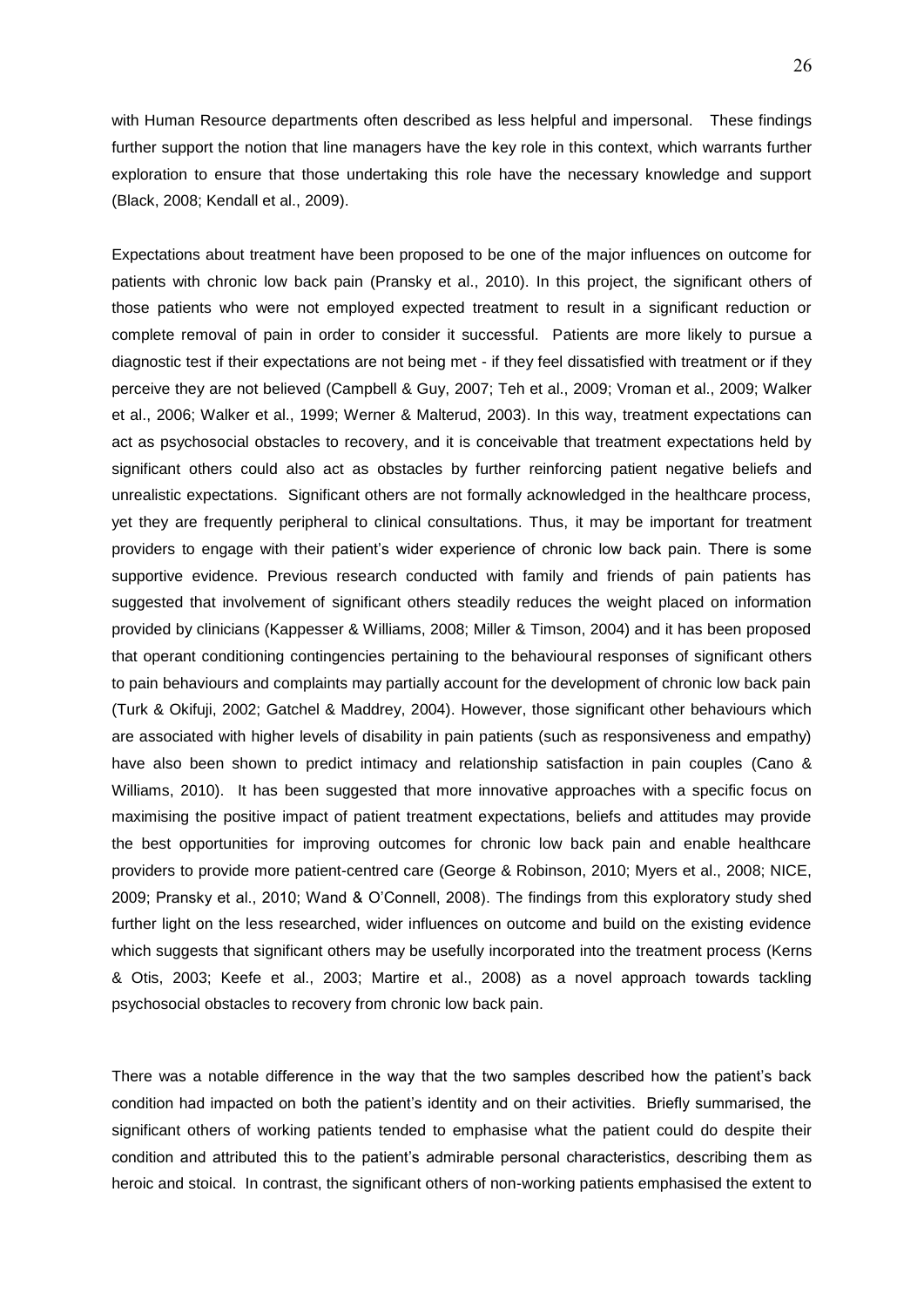which the condition prevented the patient doing things and descriptions of patient identity focused on them as a victim, anticipating and rebuffing potential accusations of personal responsibility and blame. The sample as a whole felt the patient's predicament was poorly understood by outsiders due to the invisibility and chronicity of the condition. Outsiders' lack of knowledge about and understanding of the illness was a source of concern for all participants, with the lack of objective evidence a particularly striking theme. Significant others perceived outsiders as lacking in understanding and potentially sceptical about the severity and impact of the condition. For significant others of those patients who are out of work due to their condition, it may be that to justify the patient's inability to continue in employment, it is necessary that the patient be defined in terms of their incapacity and in terms of their being 'disabled'. This means emphasising what patients cannot do rather than what they can do, with potentially detrimental effects on their activity and identity. In the face of stigmatising socio-cultural beliefs about 'benefit cheats' and 'malingering', significant others may feel they cannot allow room for scepticism to develop and it is therefore important that they support patients by emphasising their inactivity and/or disability due to their back condition. There is good reason to believe that this may have negative consequences in terms of participation outcomes because activity avoidance is in direct opposition to the clinical guidelines for best practice management of persisting low back pain, which suggest rather that patients should stay physically active as much as possible (NICE, 2009).

In the United Kingdom, there are a number of important potential implications from this exploratory work. In 2010 the UK Government announced several changes to the British welfare system to make welfare spending more affordable, leading to the Welfare Reform Act which passed into law on  $8<sup>th</sup>$ March 2012. The government's stated intention behind this legislation is to 'ensure work pays' and to reduce welfare costs, with the underlying rationale of work being good for people's health. Additionally, in April 2010, the Department for Work and Pensions in the UK introduced the Statement of Fitness for Work (the fit note) to replace the previous Medical Statement (the sick note), placing the focus firmly on what people can do despite their health problem, as opposed to emphasising (and certifying) what they cannot do. The findings from this exploratory study would support the suggestion that a 'can do' focus may indeed be associated with better functioning in terms of work participation outcomes. However, our work also suggests that family and social factors (including socio-economic factors and the nature of employment) may have a crucial impact on occupational outcomes in this respect and provides some understanding of the complex beliefs and reasoning, and personal circumstances involved from the viewpoint of close family members.

The ongoing changes to the welfare system in the United Kingdom, which are explicitly being implemented to reduce cost to government, raise the possibility risk that initiatives will be interpreted as being linked to and allied with punitive measures perceived as removal of support rather than assistance. Indeed, it has previously been suggested that welfare systems may promote the problem of disability by rewarding sickness absence (Waddell & Aylward, 2005). Our exploratory work suggests that it is possible that, where individuals are faced with more stringent tests to prove the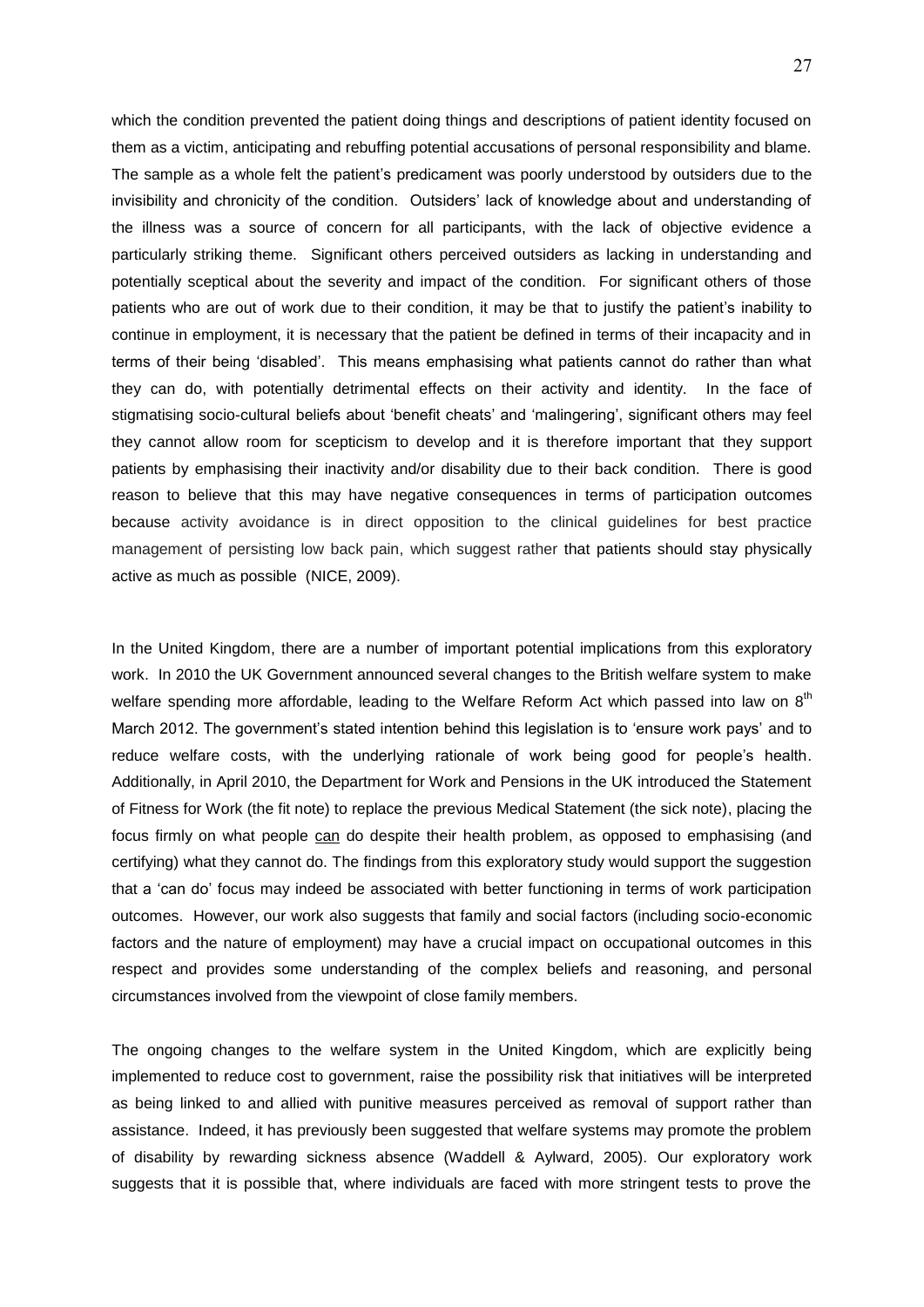reality of their symptoms and their condition, this may encourage further efforts by patients and those close to them to demonstrate the (perceived) severity and impact of the illness, thus entrenching attitudes and leading to further patient inactivity. Our study relates to the comments made in a report of an evaluation of the UK Fit For Work Service pilot studies (Hillage et al., 2012):

*"Most clients had multiple needs. In addition to health conditions, most clients had other problems or concerns, which together presented significant risks to staying in work. Particularly complex cases involved combinations of multiple health conditions, personal difficulties and problems with their employer. The wide-ranging nature of clients' needs provides support for the original proposal to use a biopsychosocial case-managed approach to the service."*

Our findings similarly point towards the importance of understanding how an individual's wider social circumstances might become important contributors both to the propensity of pain to become persistent, and to the consequences in terms of sickness absence and incapacity (Wynne-Jones & Main, 2010). Future research might usefully explore how significant others' beliefs and their behavioural responses are associated with functional outcomes for patients with back pain conditions. Interventional work might focus on encouraging behavioural and affective responses from significant others that are in accordance with the principles of effective management of the condition. The social context of disabling back pain has received little attention to date. The present study provides an interesting insight into the social circumstances which may impact on work participation outcomes for patients with chronic back pain and could meaningfully inform future treatment plans and intervention programmes aimed at restoring work function.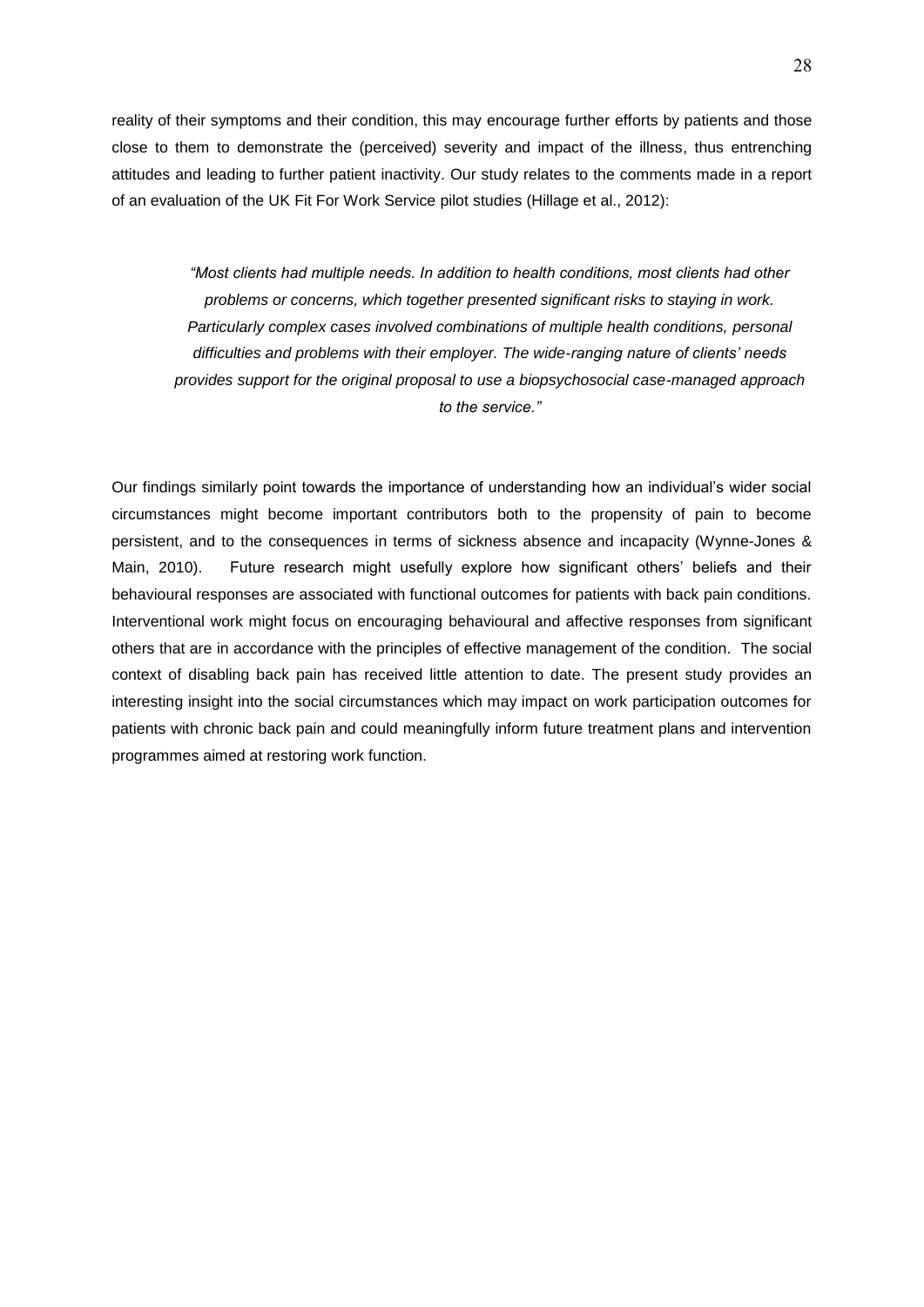## **Study limitations**

The small sample size in this study means that caution should be applied to the interpretation of any results. Given the focus of the study on the in-depth, everyday life experiences of participants a relatively small sample size is usually appropriate (Murphy et al., 1998). The present study is limited in that it represents only the experiences of those who participated and results are, as is usual in a qualitative study of this kind, suggestive rather than conclusive. Self-reported narratives retrospectively covering a long period have been questioned (Scott & Alwin, 1998), and risks of poor quality caused by distorted memory may need to be assumed (Hansson et al, 2001). However, many findings were supported by evidence documented in other studies of chronic back pain. The analysis does not address the rhetorical work that participants may be undertaking in interaction with the researcher in order to defend the identities they experience as being under threat due to the condition. This may be particularly relevant in research of this type, in which participants may be especially motivated to persuade an interviewer of their particular individual stance, or more likely to draw on previously established shared perspectives.

The mean age of the patients in our out of work sample (57 years) was higher than that of the patients in our employed sample (49.2 years) and we acknowledge the possibility that proximity to retirement age may have impacted on some participants' decisions about whether or not to remain in employment. However, given our previous work with an out of work sample with a lower mean age (41 years in McCluskey et al., 2011a), we feel able to say we do not think that the themes elicited and reported upon here indicate that age is a factor which can entirely explain away the differences in work participation outcomes for this group. In any case, with retirement ages set to rise in the United Kingdom and people expected to stay in work longer, maintaining work participation amongst this age group is likely to be of ever greater interest and importance.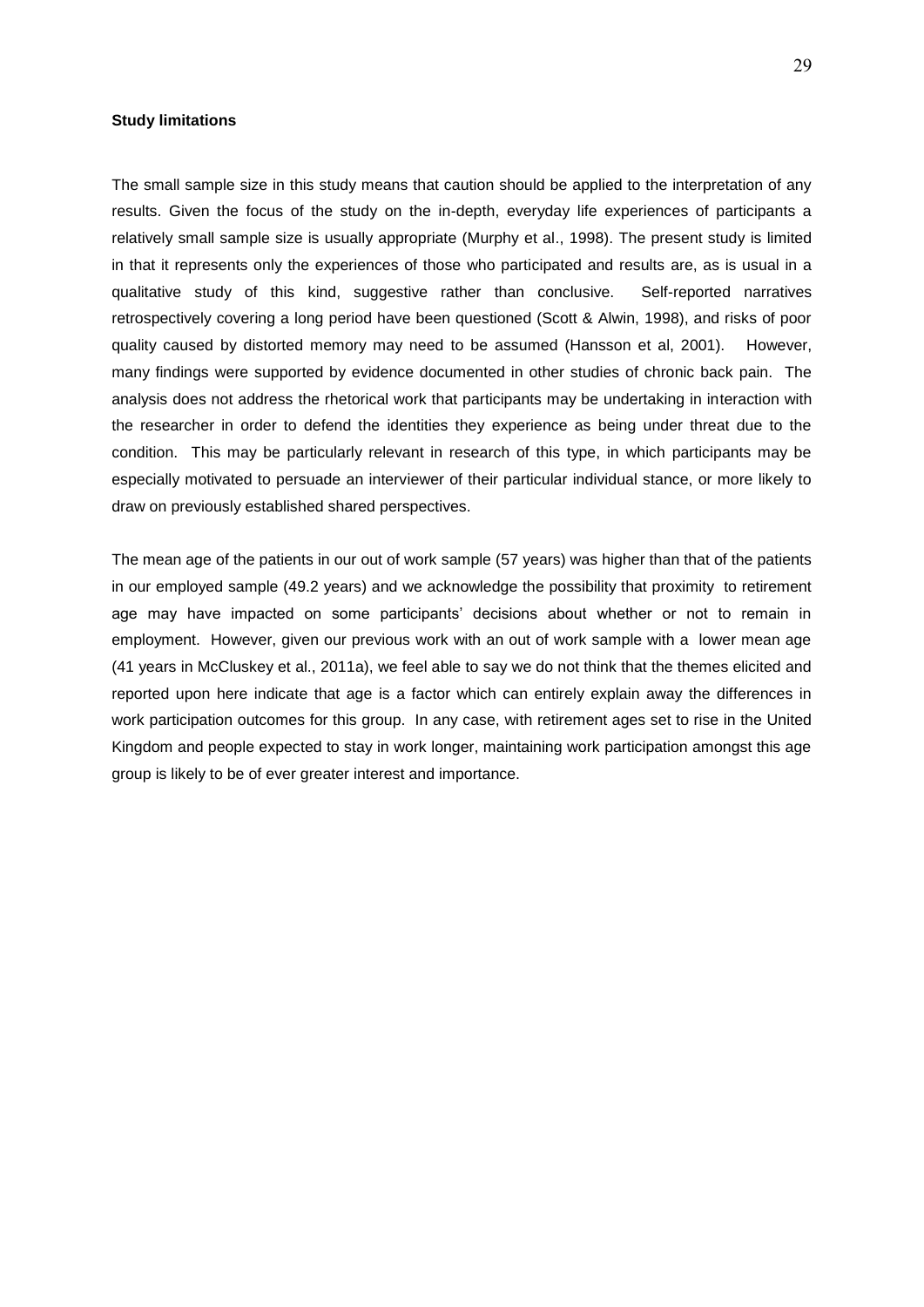## **Appendix A: Final analysis template**

## **1. Illness identity**

- 1.1 Specific label attributed to condition
- 1.2 Symptoms
	- 1.2.1 New onset symptoms
	- 1.2.2 Previously experienced symptoms
	- 1.2.3 Pain
		- 1.2.3.1 Constant
	- 1.2.4 Symptoms come and go
- 1.3 Co-morbidities

## **2. Beliefs about causality**

- 2.1 Beliefs about triggers
- 2.2 Cause unknown
- 2.3 Outside sources used to back up causal explanations
- 2.4 Work as causal

#### **3. Expectations about timeline**

- 3.1. Chronicity (through experience)
- 3.2 Acute
- 3.3 Cyclical
- 3.4 Degenerative

## **4. Consequences of illness**

- 4.1 Future consequences
	- 4.1.1 Potential future consequences
	- 4.1.2 Expected future consequences
- 4.2 Work
	- 4.2.1 Adjustments/ flexibility at work
- 4.3 Sleep
- 4.4. Things can do
	- 4.4.1 Positive developments skills resulting from condition
- 4.5 Impact on everyday activities

### **5. Beliefs about curability and management**

- 5.1 Pain relief
	- 5.1.1 Medication
		- 5.1.1.1 Dissatisfaction with
			- *5.1.1.1.1 not a cure*
				- *5.1.1.1.2 side effects*
		- 5.1.1.2 Would like more
	- 5.1.2 Injections
		- 5.1.2.1 Less effective over time
- 5.2 Surgery
- 5.2.1 Last resort/ risks
- 5.3 Self management
	- 5.3.1 Just carry on
		- 5.3.1.1 Takes mind off
	- 5.3.2 Keep mobile
	- 5.3.3 Equipment
	- 5.3.4 Weight issues
		- 5.3.4.1 Exercise
- 5.4 Not possible to control/ manage
- 5.5 Treatment expectations
- 5.6 Alternative therapies
- 5.7 Physiotherapy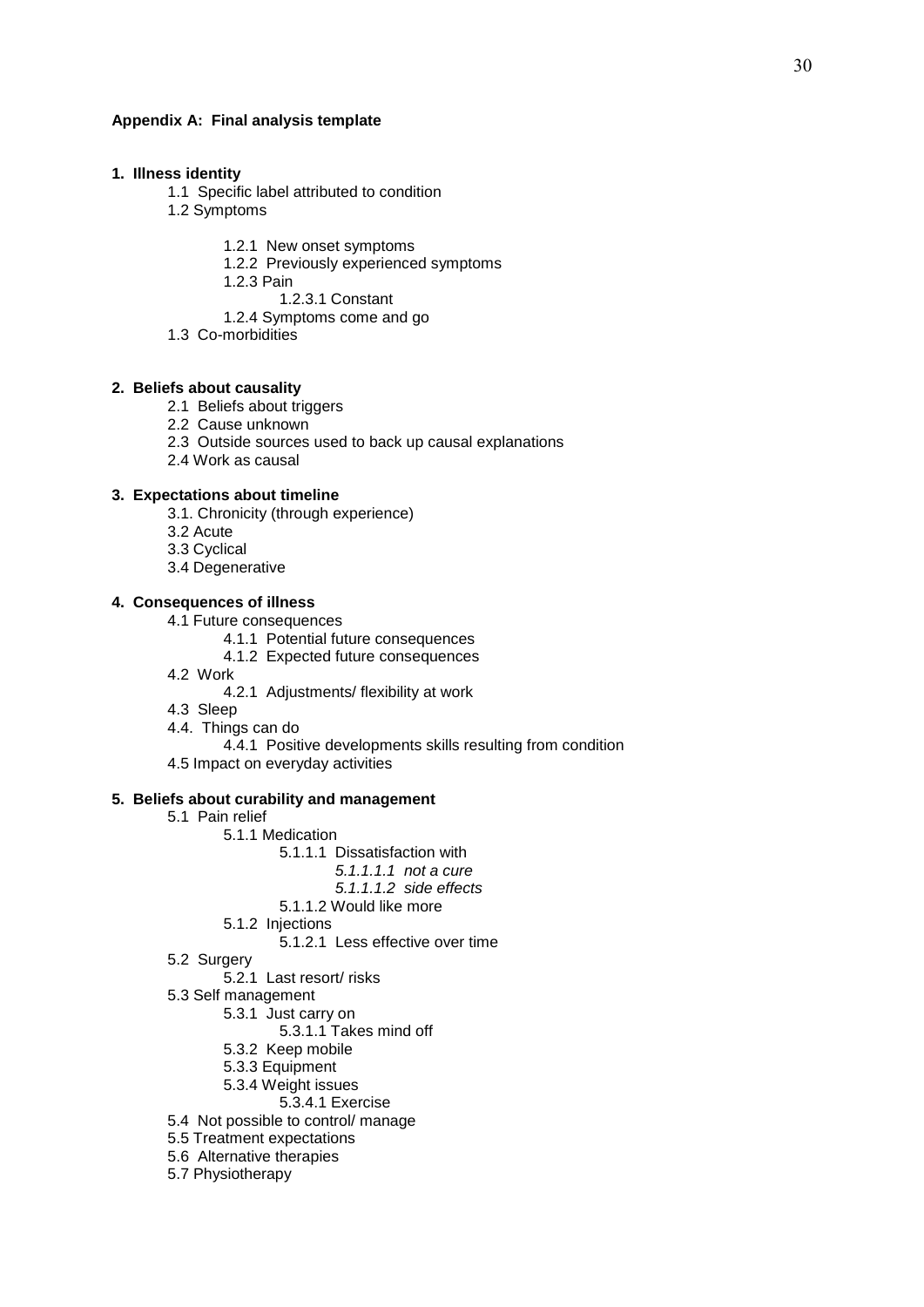## **6. Emotional representations** (emotional responses generated by condition)

- 6.1 SO
- 6.2 Pat
	- 6.2.1 Antidepressants

## **7. Patient identity**

- 7.1 Being a fighter
- 7.2 Removing blame
- 7.3 Co-morbidities
- 7.4 SO as 'true witness' to 'real' patient
- 7.5 Patient as victim

## **8. Impact on and influence of SO**

- 8.1 Fears of future dependency
- 8.2 Routine dependency
	- 8.2.1 Normalising dependency

## **9. Illness coherence**

- 9.1 Understanding of the dyad
	- 9.1.1 Shared understanding
	- 9.1.2 Differing models
- 9.2 Professional (medical) understanding of condition
	- 9.2.1 Pat or SO as more expert
	- 9.2.2 Time taken for medical treatment
- 9.3 Outsider understanding
	- 9.3.1 Understanding through personal experience
	- 9.3.2 Unsupportive
		- 9.3.2.1 Due to invisibility
- 9.4 Social services understanding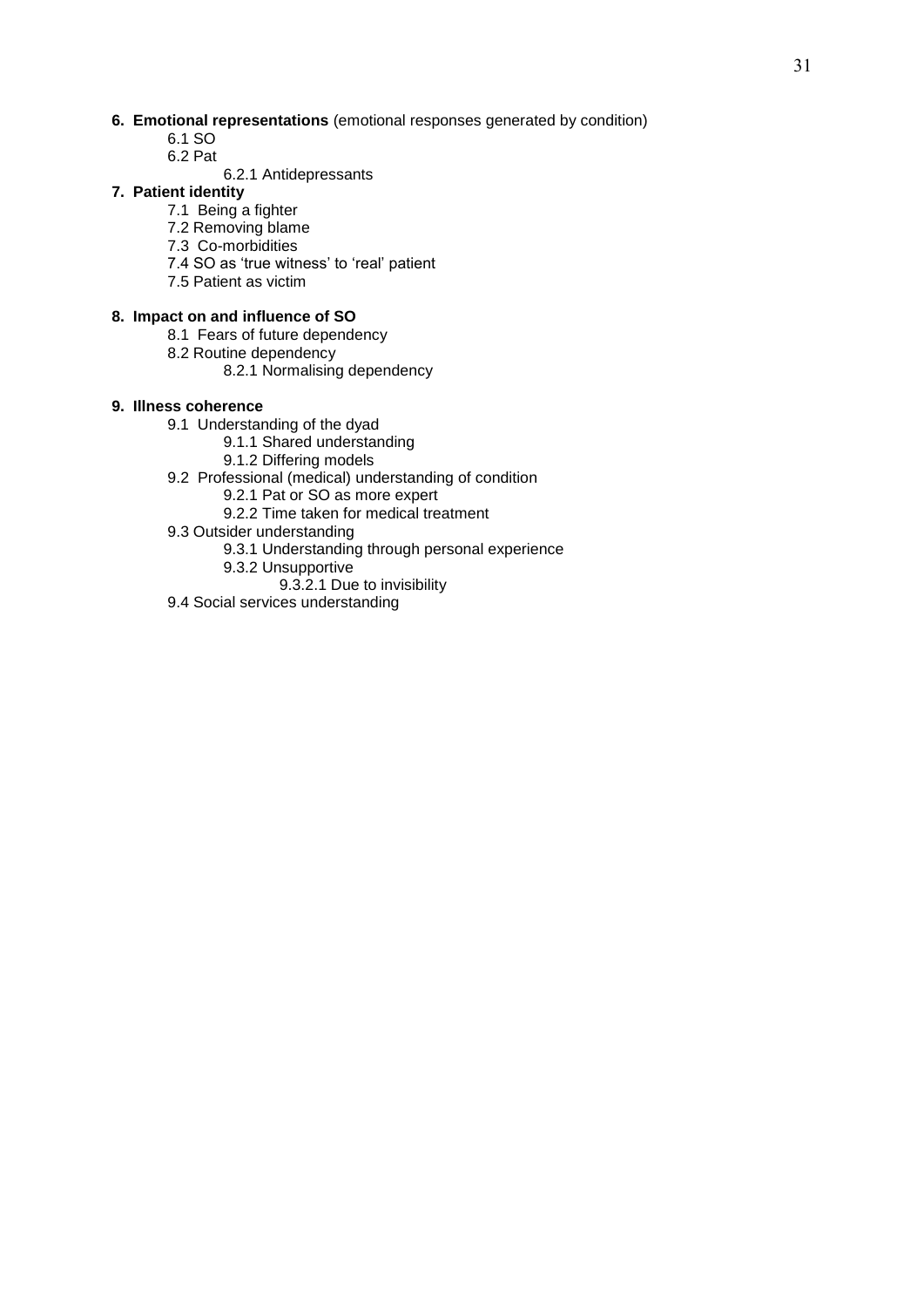#### **References**

Barnes, M.C., Buck, R., Williams, G., Webb, K. and Aylward, M. (2008) Beliefs about common health problems and work: A qualitative study. *Social Science & Medicine,* 67**,** 657-665.

Bartys, S., Burton, A. K. and Main, C. (2005) A prospective study of psychosocial risk factors and absence due to musculoskeletal disorders - implications for occupational screening. *Occupational Medicine,* 55**,** 375-9.

Black, C. (2008). Working for a healthier tomorrow: review of the health of Britain's working age population. London, TSO.

Blyth, F.M., Macfarlane, G.J. and Nicholas, M.K. (2007). The contribution of psychosocial factors to the development of chronic pain: The key to better outcomes for patients? *Pain*, 129, 8-11.

Boothby, J. L., Thorn, B. E., Overduin, L. Y. and Charles Ward, L. (2004). Catastrophizing and perceived partner responses to pain. *Pain,* 109**,** 500-506.

Campbell, C. and Guy, A. (2007). Why can't they do anything foe a simple back problem? A qualitative examination of expectations for low back pain treatment and outcome. *Journal of Health Psychology*, 12, 641-652.

Cano, A., Miller, L.R. and Loree, A. (2009). Spouse beliefs about partner chronic pain. *The Journal of Pain,* 10(5), 486 –492.

Cano, A. and Leonard, M. (2006). Integrative behavioral couple therapy for chronic pain: Promoting behavior change and emotional acceptance. *Journal of Clinical Psychology*, 62, 1409–1418.

Cano, A. and Williams, A.C. (2010). Social interaction in pain: reinforcing pain behaviours or building intimacy? *Pain,* 149, 9-11.

Carr, J.L. and Klaber Moffett, J.A. (2005). Review Paper: The impact of social deprivation on chronic back pain outcomes. *Chronic Illness,* 1**,** 121-129.

Clements, A., Sharpe, M., Simkin, S., Borrill, J., and Hawton, K. (1997). Illness beliefs of patients with chronic fatigue syndrome: a quantitative investigation. *Journal of Psychosomatic Research,* 42, 615- 624.

Chew-Graham, C., Brooks, J., Wearden, A., Dowrick, C. and Peters, S. (2011). Factors influencing engagement of patients in a novel intervention for CFS/ME: a qualitative study. *Primary Health Care Research & Development,* 12, 112-122.

De Souza, L. and Frank, A.O. (2011). Patients' experiences of the impact of chronic back pain on family life and work. *Disability and Rehabilitation*, 33, 310-318.

De Souza, L. and Frank, A. O. (2007). Experiences of living with chronic back pain: the physical disabilities. *Disability and Rehabilitation,* 29**,** 587-596.

Foster, N., Thomas, E., Bishop, A., Dunn, K.M. and Main, C.J.l. , (2010). Distinctiveness of psychological obstacles to recovery in low back pain patients in primary care. *Pain*, 148, 398-406.

Foster, N., Bishop, A., Thomas, E., Main, C., Horne, R., Weinman, J. and Hay, E. (2008). Illness perceptions of low back pian patients: what are they, do they change, and are they associated with outcome? *Pain,* 136, 177-187.

Gatchel, R.J. and Maddrey, A.M. (2004). The biopsychosocial perspective of pain. In J.M.Raczynscki and L.C.Leviton (Eds.), *Handbook of Clinical Health Psychology: Volume 2. Disorders of Behavior and Health.* Washington DC: American Psychological Association.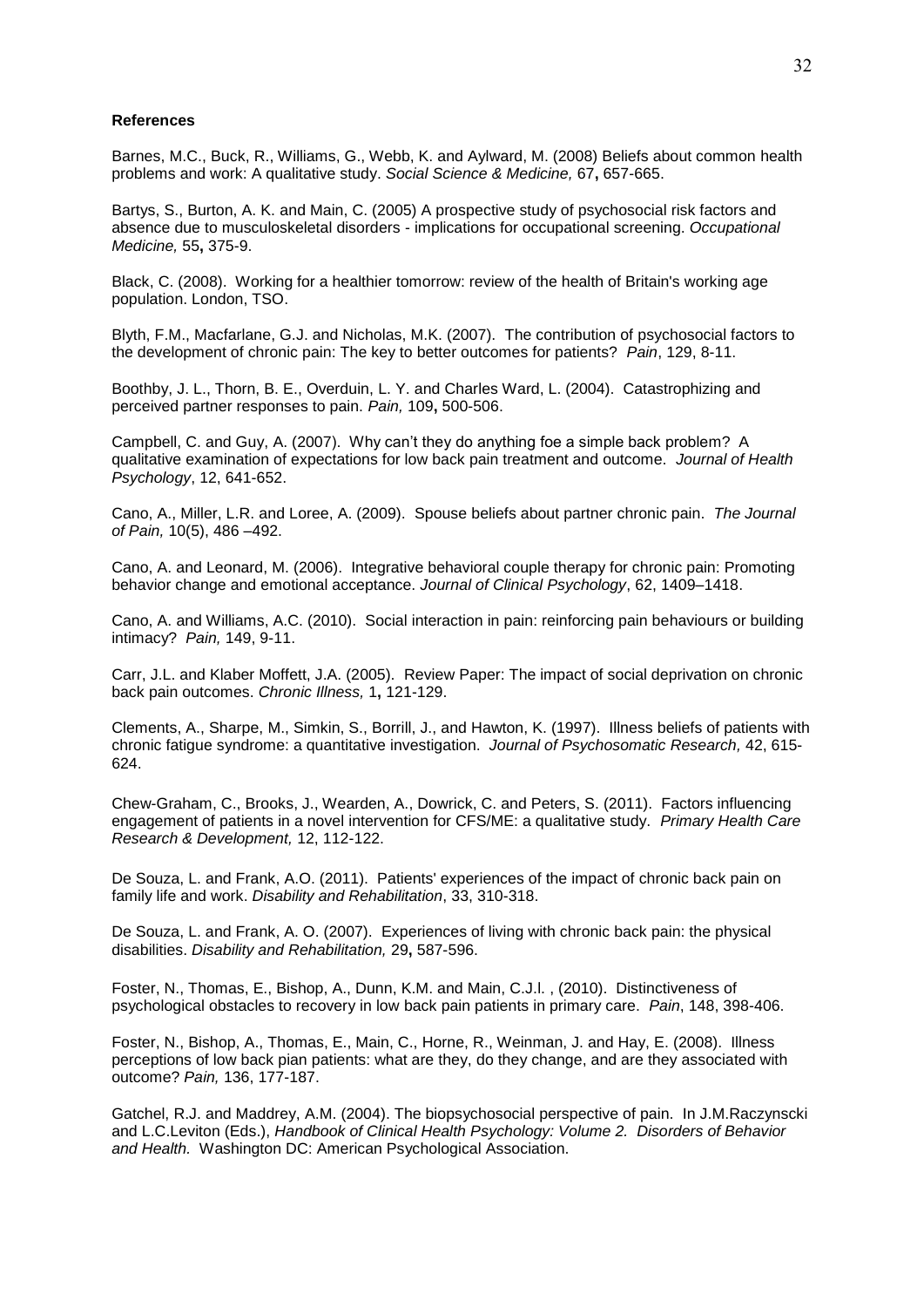George, S.Z and Robinson, M.E. (2010). Preference, expectation and satisfaction in a clinical trial of behavioural interventions for acute and sub-acute low back pain. *Journal of Pain*, 11, 1074-1082.

Griffiths, A., Cox, T., Karanika, M., Khan, S. and Tomas, J. (2006). Work design and management in the manufacturing sector: development and validation of the Work Organisation Assessment Questionnaire. *Occupational and Environmental Medicine,* 63**,** 669-75.

Hansson, M., Bostrom, C. and Harms-Ringdahl, K. (2001). Living with spine-related pain in a changing society - a qualitative study. *Disability and Rehabilitation,* 23**,** 286-295.

Health and Safety Executive (HSE) (2007). *Self-reported work-related illness and workplace injuries In 2005/6: Results from the Labour Force Survey. National Statistics.* United Kingdom: Health and Safety Executive.

Hillage, J. et al. (2012). *Evaluation of the Fit for Work Service pilots: First year report*. Department for Work and Pensions Research Report, No. 792. Department for Work and Pensions: London.

Heijmans, M.J.W.M. (1998). Coping and adaptive outcome in chronic fatigue syndrome: Importance of illness cognitions. *Journal of Psychosomatic Research,* 45, 39-51.

Kappesser, J. and Williams, A.C.D.C. (2008). Pain judgements of patients' relatives: examining the use of social construct theory as theoretical framework. *Journal of Behavioral Medicine*, 31, 309-317.

Kerns, R.D. and Otis, J.D. (2003). Family therapy for persons experiencing pain: evidence for its effectiveness. *Seminars in Pain Medicine,* 1, 79-89.

Keefe, F.J., Blumenthal, J., Baucom, D. et al. (2004). Effects of spouse assisted coping skills training and exercise training in patients with osteoarthritic knee pain: a randomized controlled study. *Pain*, 110(3), 539-549.

Kendall, N. and Burton, K. (2009). *Tackling musculoskeletal problems: a guide for clinic and workplace.* Norwich: TSO.

Kendall, N., Burton, A., Main, C. and Watson, P. (2009). *Tackling musculoskeletal problems: a guide for clinic and workplace - identifying obstacles using the psychosocial flags framework*. London: The Stationery Office.

King, N. (2004). Using templates in the thematic analysis of text. In C. Cassell and G. Symon (Eds.), *Essential Guide to Qualitative methods in Organisational Research.* London: Sage.

Leonard, M.T., Cano, A. and Johansen, A.B. (2006). Chronic pain in a couple's context: A review and integration of theoretical models and empirical evidence. *The Journal of Pain*, 7(6), 377-390.

Leventhal, H., Nerenz, D. and Steele, D. (1984). Illness representations and coping with health threats. In A. Baum, S. Taylor and J. Singer (Eds.), *Handbook of Psychology and Health: Social Psychological Aspects of Health*. Hillside, NJ: Erlbaum.

Leventhal, H., Meyer, D., & Nerenz, D. (1980). The common-sense representations of illness danger. In S. Rachman (Ed.), *Medical Psychology*, (Vol. 2, pp. 7-30). New York: Pergamon.

Main, C.J. and Waddell, G. (1998). Behavioral Responses to Examination: A Reappraisal of the Interpretation of "Nonorganic Signs". *Spine*, 23(21), 2367-2371.

Maniadakis, N. and Gray, A. (2000). The economic burden of back pain the UK. *Pain,* 84**,** 95-103.

Martire,L.M., Schulz, R., Keefe, F.J., Rudy, T.E., and Starz, T.W. (2008). Couple-oriented education and support intervention for osteoarthritis: effects on spouses' support and responses to patient pain. *Families, Systems & Health: The Journal of Collaborative Family Healthcare*, 26, 185-195.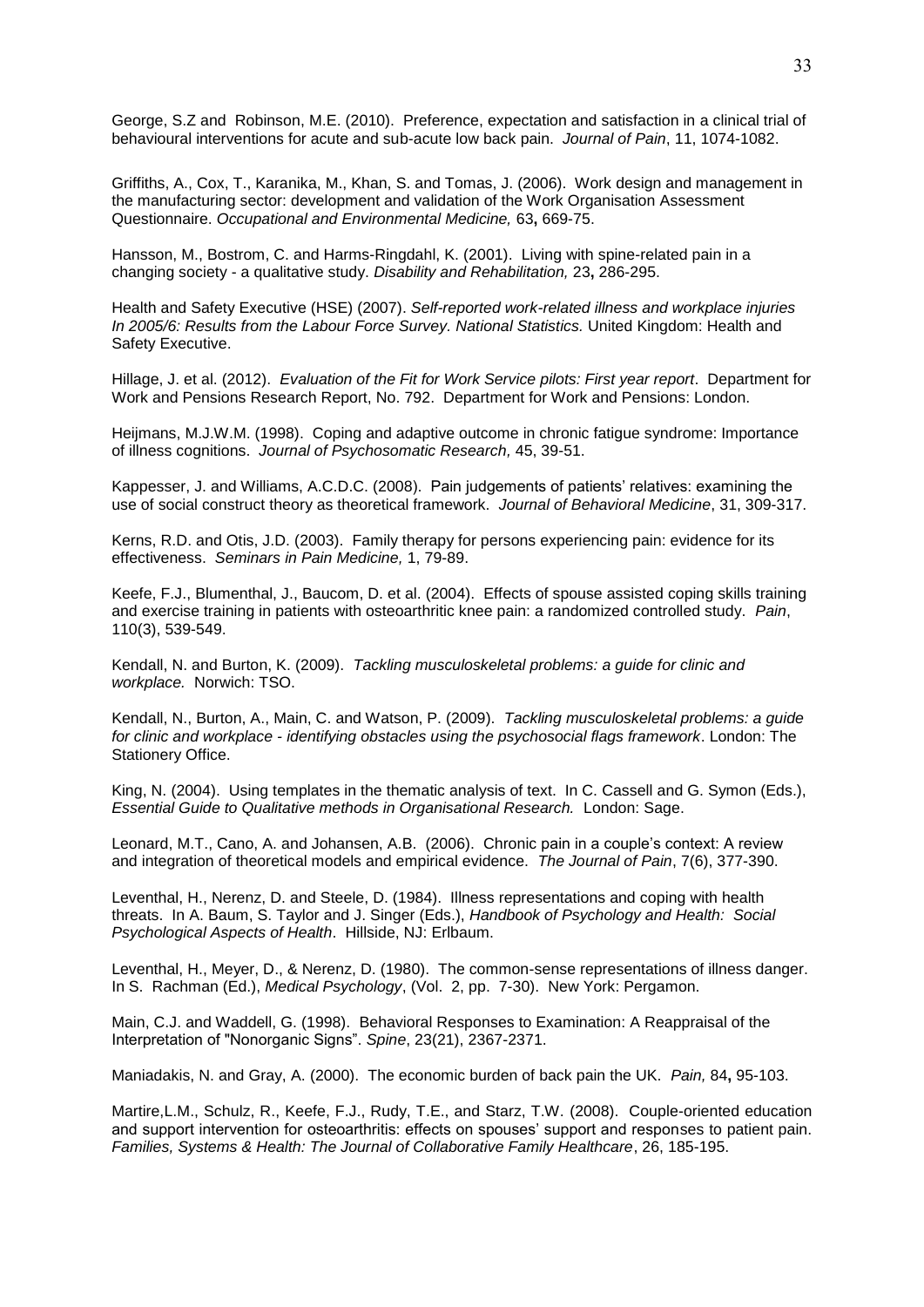McCluskey, S., Brooks, J., King, N. and Burton, A. (2011a). The influences of 'significant others' on persistent back pain and work participation: a qualitative exploration of illness perceptions. *BMC Musculoskeletal Disorders*, 12, 236.

McCluskey, S., Brooks, J., King, N. and Burton, A. (2011b). *The influence of significant others on back pain disability and return to work: a qualitative study of illness perceptions. Final Research Report.* Huddersfield: University of Huddersfield.

Miller, J. and Timson, D. (2004). Exploring the experiences of partners who live with a chronic low back pain sufferer. *Health and Social Care in the Community*, 12(1), 34-42.

Moss-Morris, R., Weinman, J., Petrie, K.J., Horne, R. And Buick, D. (2005). The Revised Illness Perception Questionnaire (IPQ-R). *Psychology and Health,* 17, 1-16.

Murphy, E., Dingwall, R., Greatbatch, D., Parker, S. and Watson, P. (1998). Qualitative research methods in health technology assessment: a review of the literature. *Health Technology Assessment*, 12, 16.

Myers, S.S., Phillips, R.S., and Davis, R.B. (2008). Patient expectations as predictors of outcome in patients with acute low back pain. *Journal of General Internal Medicine*, 23, 148-153.

National Institute for Health and Clinical Excellence (NICE) (2009). *Low back pain: early management of persistent non-specific low back pain.* London: NICE.

Nicholas, M.K., (2010). Obstacles to recovery after an episode of low back pain: the 'usual suspects' are not always guilty. *Pain,* 148, 363-364.

Niedhammer, I., Chastang, J. and David, S. (2008). Importance of psychosocial work factors on general health outcomes in the national French SUMER survey. *Occupational Medicine,* 58**,** 15-24.

Ong, B., Hooper, H., Jinks, C., Dunn, K. M. and Croft, P. (2006) "I suppose that depends on how I was feeling at the time": perspectives on questionnaires measuring quality of life and musculoskeletal pain. *Journal of Health Services Research Policy,* 11**,** 81-88.

Palmer, K.T., Walsh, K., Bendall, H., Cooper, C. and Coggon, D. (2000). Back pain in Britain: comparison of two prevalence surveys at an interval of 10 years. *British Medical Journal*, 320, 1577.

Phillips, C.J., Main, C.J., Buck, R., Aylward, M., Wynne-Jones, G. and Farr, A. (2008). Prioritising pain in policy making: The need for a whole systems perspective, *Health Policy*, 88, 166-175.

Pincus, T., Burton, A.K., Vogel, S. and Field, A.P. (2002). A systematic review of psychological factors as predictors of chronicity/disability in prospective cohorts of low back pain. *Spine,* 27 (5), p. E109-E120.

Pransky, G., Buchbinder, R. and Hayden, J. (2010). Contemporary low back pain research and implications for best practice. *Best Practice & Research Clinical Rheumatology*, 24, 291-8.

Schultz, I., Crook, J. and Meloche, G.E.A. (2004). Psychosocial factors predictive of occupational low back disability: towards development of a return-to-work model. *Pain,* 107**,** 77-85.

Searle, A., Norman, P., Thompson, R. and Vedhara, K. (2007). Illness representations among patients with type 2 diabetes and their partners: relationships with self-management behaviors. *Journal of Psychosomatic Research*. 63(2), 175-184.

Scott, J. and Alwin, D. (1998). Retrospective vs Prospective Reports in Family and Household Biographies. In J. Giele and G. Elder (Jnr.) (Eds.), *Crafting Life Studies: Intersection of Personal and Social History*. London: Sage.

Shaw, L., Segal, R., Polatajko, H. and Harburn, K. (2002). Understanding return to work behaviours: promoting the importance of individual perceptions in the study of return to work. *Disability and*